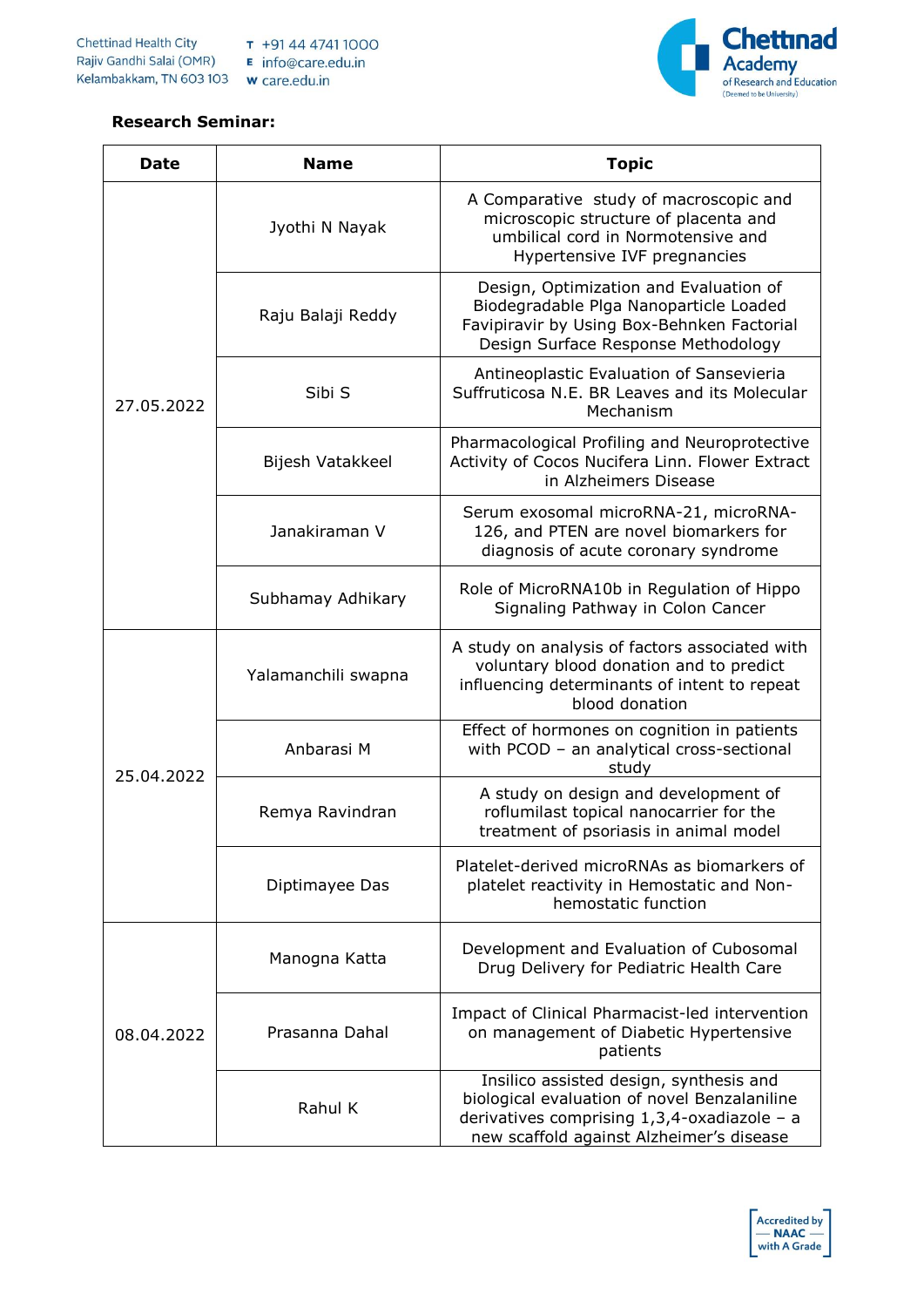

|            | Kunisetti Nagendra Babu | Development and Evaluation of Lipid-<br>Polysaccharide Hybrid Nano Formulations of<br>Anti-Diabetic Drugs for Management of Type -<br>2 Diabetes Mellitus                                                    |
|------------|-------------------------|--------------------------------------------------------------------------------------------------------------------------------------------------------------------------------------------------------------|
|            | <b>Brinda S</b>         | The Role of Tgf Beta in the Progression of<br>Acute Kidney Injury to Chronic Kidney<br>Disease and its Correlation With Other Renal<br><b>Biomarkers</b>                                                     |
|            | Venkatesan R            | Efficiency of Scapulo-Humeral Muscle Activation<br>Versus Kinesiotapping in Shoulder Subluxation<br>among Sub Acute Stroke Survivors                                                                         |
|            | Gayathri K C            | Effectiveness of early intervention on<br>developmental milestone among early-term<br>babies                                                                                                                 |
|            | Vinod Kumar K C         | Effect of lower body, core and upper body<br>kinematic chain exercise protocol on throwing<br>performance and shoulder muscle strength<br>among university shot put athletes - a<br>randomized control trial |
| 25.03.2022 | <b>Balu Manohar R</b>   | Effectiveness of structured physiotherapy<br>exercise program on range of motion, cross<br>sectional area of muscle and functional<br>outcomes among patients with type II<br>diabetes frozen shoulder       |
|            | Deepika B               | Effect of Nanonutraceuticals in delaying<br>Cancer                                                                                                                                                           |
|            | Gopikrishna A           | Calorie Restriction and Extracellular<br>Bioenergetics for Suppressing Chronic/Acute<br>Oxidative Stress mediated damage, Age-<br>related Diseases and Alleviating Ageing                                    |
|            | Harini K                | Investigation on Nanoformulated<br>Antidepressants against Major Depressive<br>Disorder                                                                                                                      |
| 25.02.2022 | Jino Affrald R          | Studies on intranasal administration of<br>nanoformulation for management of<br>demyelinating disorders                                                                                                      |
|            | Chandrasekaran S        | Molecular characterisation of Vibrio<br>parahaemolyticus isolated from diarrhoeal<br>patients admitted to Communicable Diseases<br>Hospital, Chennai                                                         |
| 31.01.2022 | Suja C                  | Immunological profile in software<br>professionals                                                                                                                                                           |
|            | Brindha S               | Effect of exposure of Volatile organic<br>compounds among domestic painters in<br>Coimbatore                                                                                                                 |
| 11.12.2021 | Venkatesan A            | Learning Through Nurse's Eyes: Design,<br>Development and Evaluation of a Immersive<br>module training programme on Surgical ICU<br>based on NABH Nursing Excellence                                         |

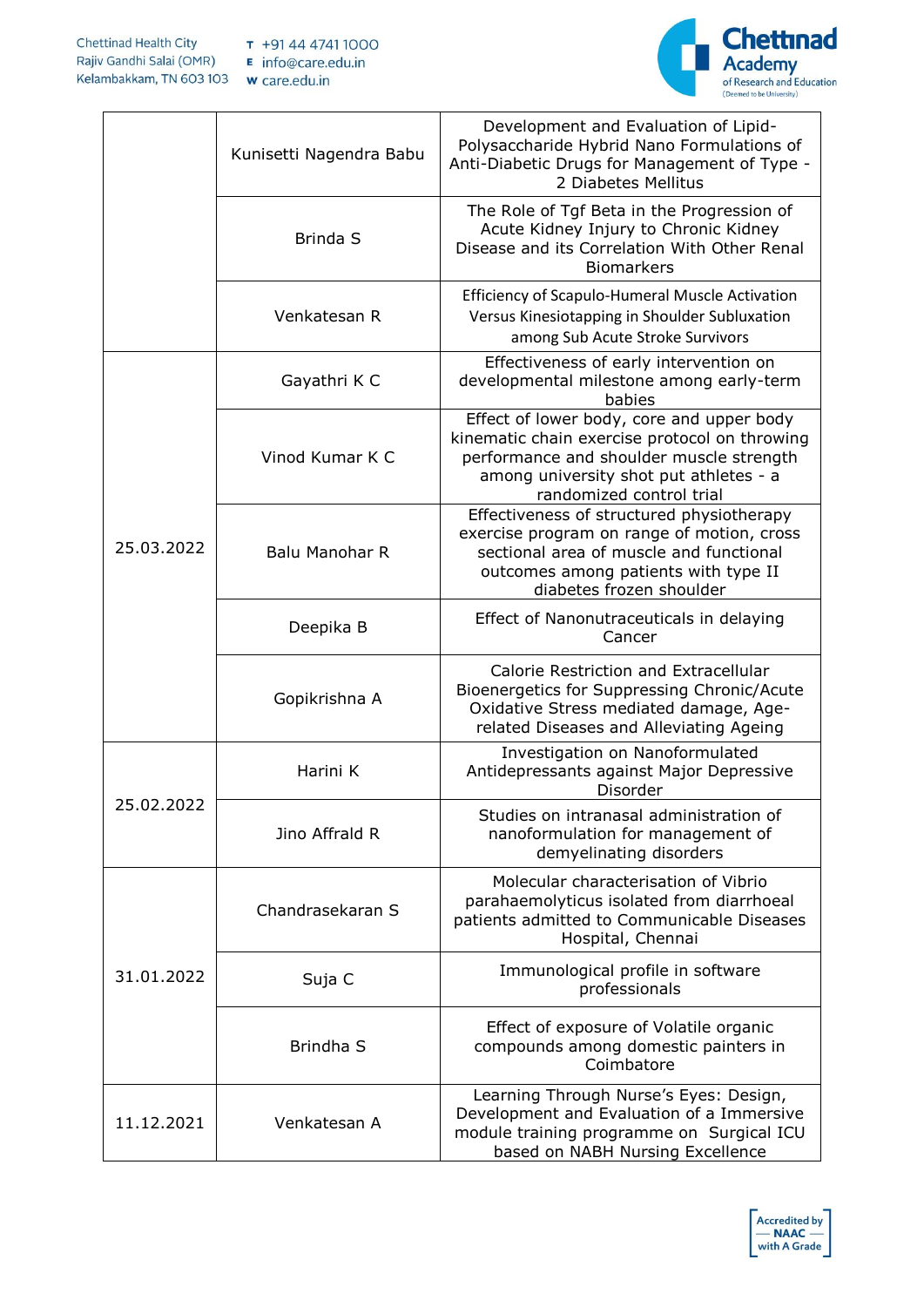

|            | Vignesh S                        | Neuroprotective effect of polysaccharide from<br>brown seaweed against the light-stress<br>induced neurodegeneration in Zebrafish<br>model                                                                                                                        |
|------------|----------------------------------|-------------------------------------------------------------------------------------------------------------------------------------------------------------------------------------------------------------------------------------------------------------------|
|            | Sheena K S                       | Anatomic and genetic evaluation of long bone<br>development involving IGF in Intrauterine<br>growth restriction aborted fetus                                                                                                                                     |
|            | Poornima R                       | Developing an Assessment tool to Measure<br>Frustration Tolerance and Coping in Adults                                                                                                                                                                            |
| 08.12.2021 | Rajesh Kanna N R                 | A study on the profile of colorectal cancer-<br>associated gene expression in inflammatory<br>bowel syndrome (IBS) and inflammatory<br>bowel disease (IBD) patients to identify the<br>risk of inflammation-mediated colorectal<br>cancer in IBS and IBD patients |
|            | Aswathi Rajan                    | Role of Adiponectin, Il-18 and NFATC4<br>(Nuclear Factor of Activated T Cells 4)<br>Mutation for the Early Prediction of CVD in<br>Subjects with Prediabetes                                                                                                      |
|            | Mule Dhananjay Bhaskar           | Biopharmaceutics risk assessment in generic<br>product development, special emphasis on<br>solid oral drug products                                                                                                                                               |
|            | Ashok Reddy Mudimela             | New perspectives in development of depot<br>formulations for Nalbuphine prodrug and<br>assessment of Pharmacokinetic parameters                                                                                                                                   |
| 04.12.2021 | Vidya S                          | A study on the expression and mutation of<br>NKX2-5 gene of developing heart among<br>aborted fetuses                                                                                                                                                             |
|            | Disha K Davis                    | The study of oral cavity parameters in<br>Parkinson's disease among the South Indian<br>population                                                                                                                                                                |
|            | Gobardhan Bal                    | Development of Biopharmaceutics Model<br>Using Invitro Characterization and Reverse<br>Engineering Data for Oral Dosage Forms                                                                                                                                     |
| 01.12.2021 | Manjunatha Gouda<br>Lingalaginni | Simultaneous quantitative analysis of<br>pulmonary drugs in Biological matrices by<br>using Tandem Mass Spectrometer                                                                                                                                              |
|            | Manikandan R                     | Dosage form design in pediatric age group<br>using data driven pharmacokinetic models                                                                                                                                                                             |
|            | Kadam Pramod Vithalrao           | Development of Mechanistic Physiological<br>Based Biopharmaceutics Modelling (PBBM) for<br>development of drugs used in chronic drug<br>therapy                                                                                                                   |
|            | Ashakumari P G                   | To compare the variations in the levels of<br>protective salivary proteins in dental caries<br>with type 2 diabetes mellitus                                                                                                                                      |

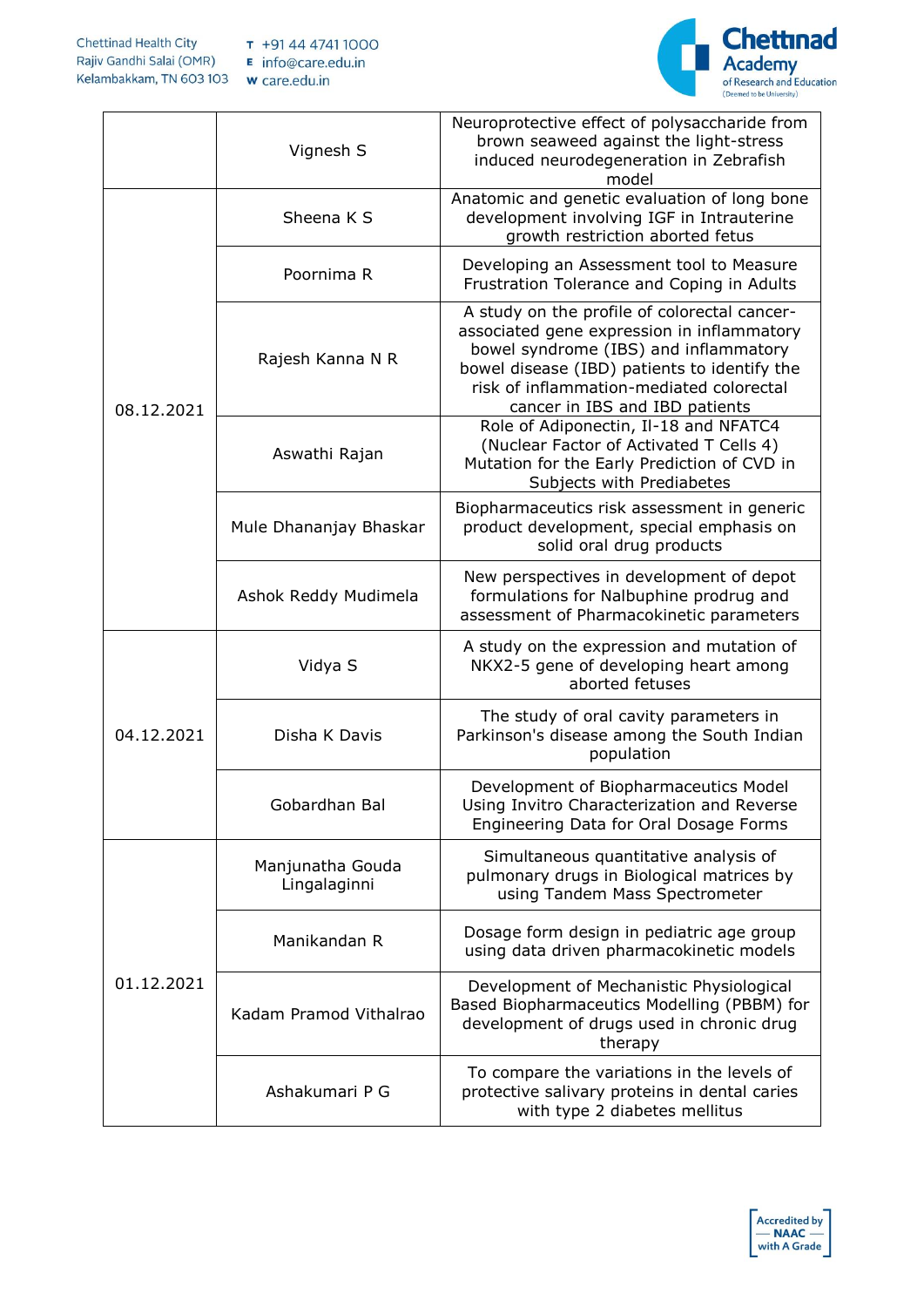

|            | Surjith M                        | Effect of dietary supplements on physiological<br>and biochemical parameters on male body<br>builders of south India                                                                |
|------------|----------------------------------|-------------------------------------------------------------------------------------------------------------------------------------------------------------------------------------|
|            | Dikshita Deka                    | Investigating the role of 4-Phenylbutyric acid<br>in reducing the endoplasmic reticulum stress-<br>mediated unfolded protein response in<br>dextran sulfate sodium-induced colitis  |
|            | Jayabharathi R                   | Effectiveness of Structured Pilates Exercise in<br>Improving Core Muscle Stability and the<br>Quality of Life in Sedentary Young Female<br>Adults - APilot Study                    |
| 27.11.2021 | Balaji G                         | Efficacy of upper limb low resistance training<br>along with manual lymphatic drainage in<br>subjects with post radical mastectomy - a<br>pilot study                               |
|            | Paul Daniel VK                   | Correlation of core stability, scapular muscle<br>strength and bowling performance in cricket<br>bowlers with scapular dyskinesis                                                   |
|            | Muralidharan C K                 | Exercise based renal rehabilitation training for<br>hemodialysis patient - A pilot study                                                                                            |
| 24.11.2021 | Pugazhenthan T                   | Efficacy of sulfonylurea's in patients with<br>polymorphism in KCNJ11-ABCC8 genetic<br>locus: A prospective cohort study in<br>Chhattisgarh Type 2 Diabetic Mellitus patients       |
|            | Sulatha Haridas                  | Study on Knowledge, Micronutrients, Factors<br>Affecting Adherence to Diet among Diabetic<br>Patients in Rural Area                                                                 |
| 20.11.2021 | Subitha P                        | Aprotinin - Conjugated Chitosan/Cap<br>Nanocomposites as a Biomimetic Material for<br>Restorative Dentistry - A Systematic Study                                                    |
| 10.11.2021 | Abishkauf Jenish Beautlin<br>S M | Association of APOB, ANGPTL3 & DOCK7 gene<br>polymorphism with CAD patients in south<br>Indian population - A case control study                                                    |
|            | Kishore Kumar M                  | Home-based Pulmonary Rehabilitation in Post<br>pulmonary tuberculosis                                                                                                               |
| 03.11.2021 | Vajagathali M                    | Genetic analysis of depressive disorder and its<br>association with selected gene polymorphism:<br>A case-control study among South Indian<br>population                            |
|            | Alakesh Das                      | To Study The Role Of Small Peptides Lunasin,<br>Atrial Natriuretic Peptide And Bovine Myeloid<br>Antimicrobial Peptide-27 In Regulation Of Wnt<br>Signaling Pathway In Colon Cancer |
| 27.10.2021 | Abithaevangelin A                | A study on mycotic keratitis with special<br>reference to the etiological agents, their<br>susceptibility pattern and the antifungal effect<br>of novel biological compound         |
|            | Felsis T Angelene D              | In Silico and In Vitro Studies on Membrane<br>Acting Anti Microbial Agents                                                                                                          |
| 20.10.2021 | Rama Devi S                      | Genetic and Molecular characterization of<br>probiotic E.coli Nissle 1917 for the targeted<br>delivery of CRISPR-Cas system                                                         |
|            | Ruby Shelin A                    | Genetic and molecular characterization of<br>E.coli small proteins and their implication in                                                                                         |

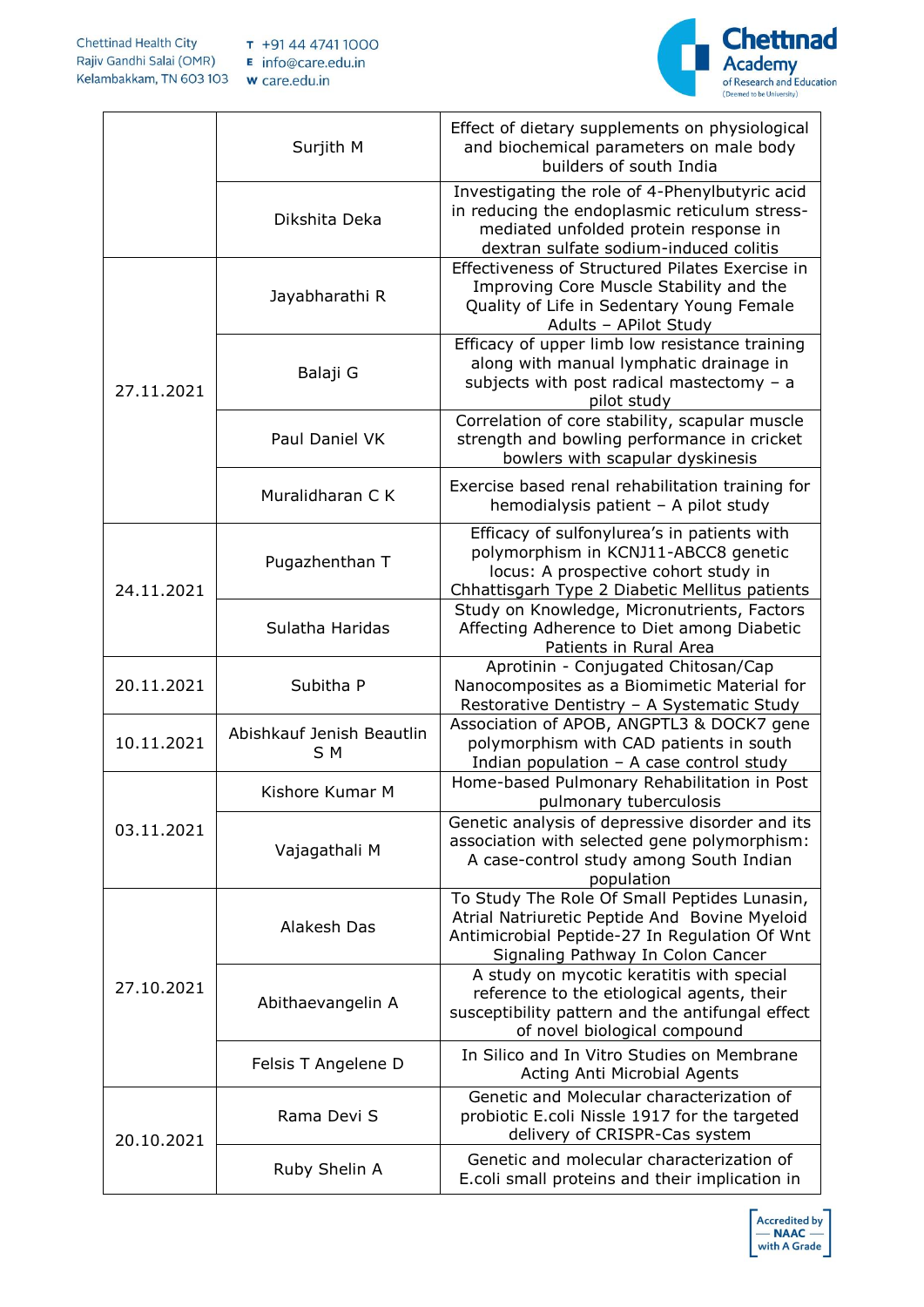

|            |                    | transcriptional regulation                                                                                                                                              |
|------------|--------------------|-------------------------------------------------------------------------------------------------------------------------------------------------------------------------|
|            | Sudhan M           | Systems Biological Approach on Heart Failure<br><b>Biomarkers Predication</b>                                                                                           |
|            | Kalyani S          | Development of Psychoeducational<br>Intervention for prevention of Postpartum<br>Depression and enhance Mother - Infant<br>Wellbeing                                    |
| 13.10.2021 | Agnes Ashmitha K A | Development of Psychosocial Intervention for<br>Caregivers of Patients with Substance Use                                                                               |
|            | Sudha S            | Impact of Preoperative Psychological Status<br>on Post Operative Recovery in Patients<br><b>Undergoing Cardiac Surgery</b>                                              |
|            | Santhosh S         | Effect of boerhaviaa diffusa in chronic kidney<br>disease                                                                                                               |
| 06.10.2021 | Pemula Gowtham     | Decorated Nano-Drug Carriers for Multimodal<br>Imaging and Therapy                                                                                                      |
|            | Pragya Pallavi     | Nano - scale approach to formulate photo<br>sensitizer for improved Photodynamic therapy<br>and imaging                                                                 |
|            | Ganesan J          | Tumor suppressive role of human umbilical<br>cord mesenchymal stem cell derived miR-134<br>in primary and metastatic colon cancer cells                                 |
| 15.09.2021 | Nikitha Shalom R   | Growth factor loaded - alginate nanoparticles<br>for delivery of agents for<br>myocardialregeneration and repair: A<br>preclinical study                                |
|            | Shazia Neelam N    | Effectiveness of moderate to vigorous physical<br>activity to reduce risk factors of stroke among<br>stroke risk predicted population                                   |
| 08.09.2021 | Saina swathi       | Effectiveness of combined exercise<br>intervention protocol (CEIP) on office workers<br>with non-specific chronic low back pain                                         |
|            | Dr. Deva Prasad M  | Study of evaluation of clinical, immunological,<br>Electrophysiological factors in prognosis of<br>autoimmune neurological diseases                                     |
|            | Dr. Ramasamy S     | Efficacy of enhanced external<br>counterpulsation; in improving six minutes<br>walk test in heart failure patients                                                      |
| 26.08.2021 | Monisha K G        | Association of epigenetic cardiac biomarkers<br>with biochemical and echocardiographic<br>indices of Iv function in patients with or<br>without coronary artery disease |
|            | Sujhithra A        | Evaluation and Correlation of Biomarkers and<br>Echocardiography in the Diagnosis of<br>Rheumatic Fever and Rheumatic Heart<br>Disease                                  |
|            | Kinjari K          | Development and Validation of a Scale on<br><b>Metamemory Skills</b>                                                                                                    |
| 05.07.2021 | Rasagna Reddy      | Development of Psychological test to assess<br>Sports Performance of Athletes                                                                                           |

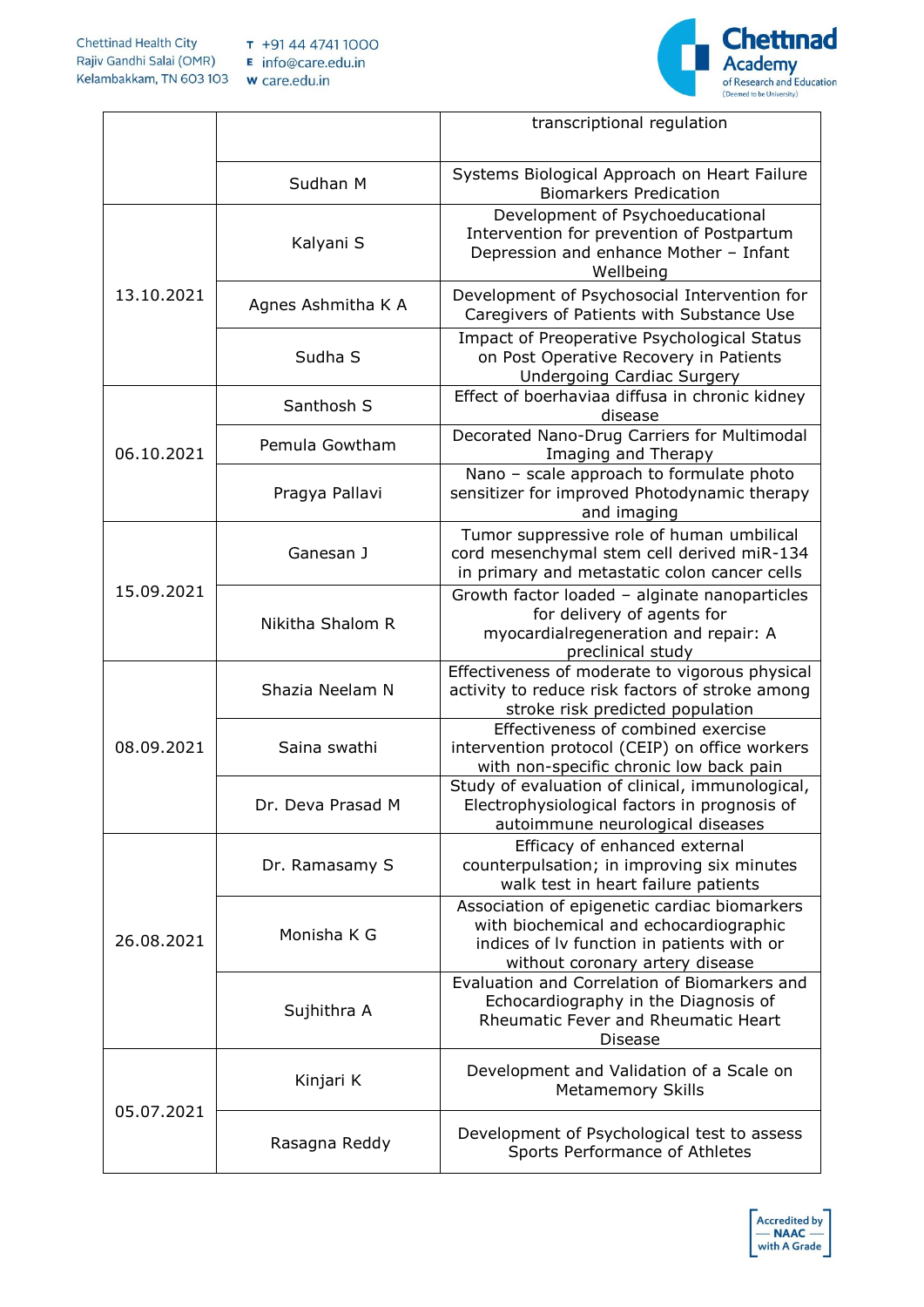

| 21.06.2021 | Sushmitha S       | Elucidating the role of Astrocyte elevated<br>gene-1 (AEG-1) and Exostosin-1 (EXT-1) in<br>Colon cancer                                                                            |
|------------|-------------------|------------------------------------------------------------------------------------------------------------------------------------------------------------------------------------|
|            | Santhosh kumar Y  | Synergistic effects of nanoformulated<br>naringenin and selenium on anti-angiogenic<br>and anti-cancer activities: in vitro and in vivo                                            |
| 07.06.2021 | Thabitha A        | Evaluation of antioxidant and anti-aging<br>properties of formulated agar from brown<br>seaweed (Turbinaria conoides) on D-galactose<br>induced aging in female Swiss albino mice. |
| 24.05.2021 | Vignesh N         | Isolation and purification of secondary<br>metabolites from marine halophilic<br>microorganisms and its potential biological<br>activity                                           |
|            | Antinate Shilpa S | Fabrication and evaluation of Nanoparticles<br>functionalized fabrics to impart antimicrobial<br>activity                                                                          |
| 07.04.2021 | Jayavardhini B    | Sericin based nanocomposites for combating<br>multidrug resistance in Cancer                                                                                                       |
|            | Sarubala M        | The role of microRNA 122 in inhibiting cell<br>proliferation and migration of Colon cancer                                                                                         |
|            | Chanemougavally J | Effect of bisphenol - a (bpa) on skeletal<br>system and central immune system<br>development of chick embryo                                                                       |
| 10.02.2021 | Sagayaraj K       | Development of Emotional Enhancement<br>Intervention for Children<br>With Autism Spectrum Disorder                                                                                 |
| 05.01.2021 | Abisha J C        | Development and Evaluation of PCR based<br>Molecular Methods for Detection of<br>Plasmodium Species and Antimalarial<br>Resistant Genes in Various Clinical Samples                |
|            | Meenu Bhatiya     | Investigating the role of aging related<br>signalling proteins in colon cancer progression                                                                                         |
| 14.10.2020 | Sivakami M        | Image Guided Drug Encapsulated Biopolymer<br>Nanoparticles for Synergistic Efficacy<br>Monitoring                                                                                  |
|            | Vidhya R          | Molecular diagnosis of neonatal sepsis and its<br>association with immunological markers and<br>gut microbiota                                                                     |
| 14.09.2020 | Santhi Priya S    | Study on Glutathione-S-Transferase<br>polymorphism and oxidative stress in patients<br>with cardiovascular disease and type 2<br>diabetes                                          |
|            | Saraswathi N      | Functionalized Nanoparticles for Diagnosis<br>and Treatment towards pathogenic<br>microorganisms                                                                                   |
|            |                   |                                                                                                                                                                                    |

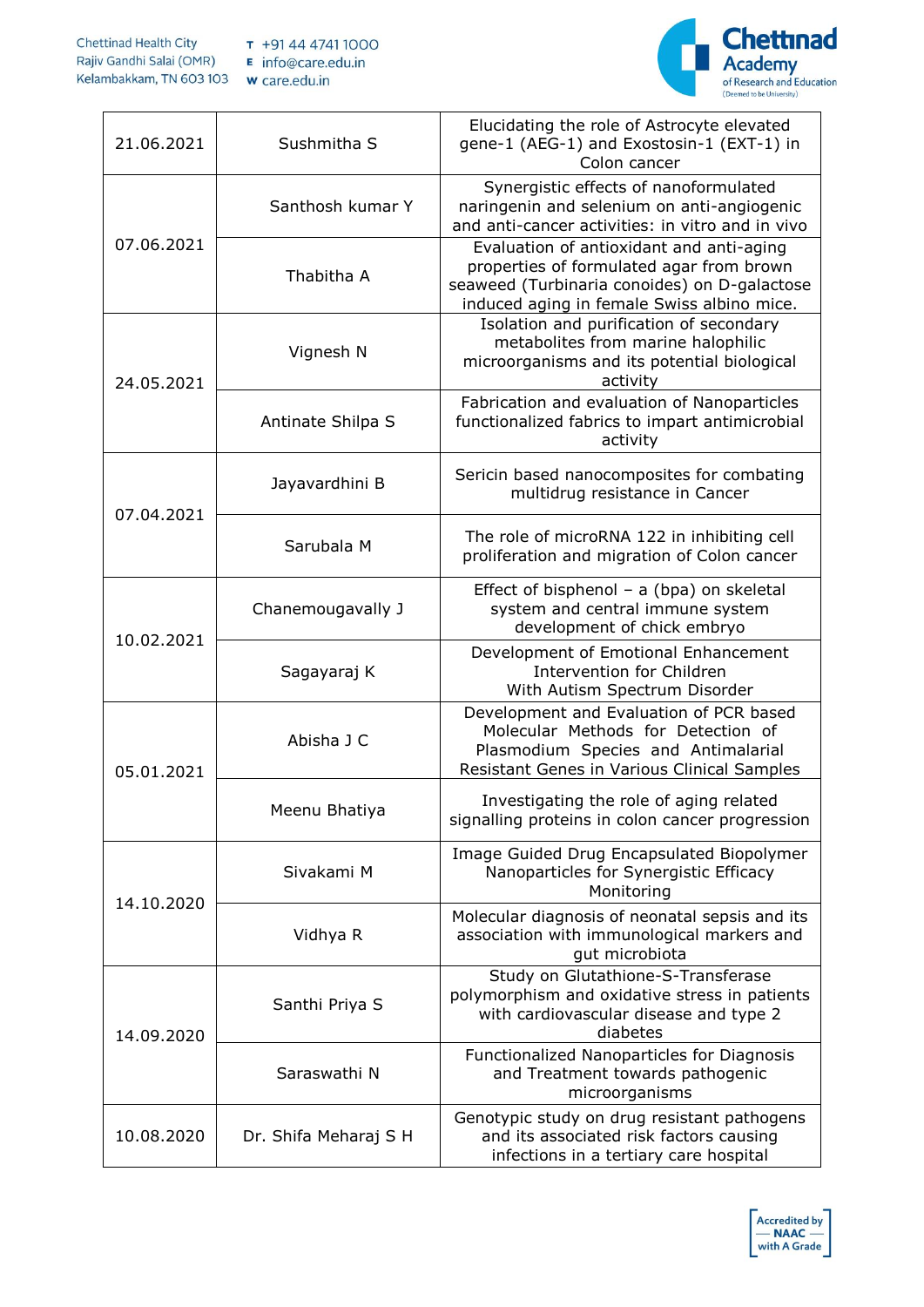

|            | Sujhithra A            | Evaluation and correlation of biomarkers and<br>Echocardiography in the diagnosis of<br>Rheumatic fever and Rheumatic Heart<br><b>Disease</b>                    |
|------------|------------------------|------------------------------------------------------------------------------------------------------------------------------------------------------------------|
| 08.07.2020 | Danis Vijay D          | Clinical significance of cultural and non-<br>cultural methods in detection of pathogens<br>causing respiratory tract infections                                 |
|            | Athira Anirudhan       | A Systems Biological Approach to Identify a<br>Possible Biomarker from Body Fluids For<br>Parkinson's Disease                                                    |
| 22.11.2019 | Sindhu Varghese        | Genetic variations associated with diabetic<br>nephropathy and type II diabetes in patients<br>attending a tertiary care hospital                                |
|            | Mohamed Abudhahir K    | Development and use of biomaterials as<br>wound healing therapies                                                                                                |
|            | Pragyan Paramita       | Metal integrated nano bioglass ceramic for<br>bone tissue regeneration                                                                                           |
| 11.10.2019 | Ashokkumar J           | A study on assessment of learning pattern<br>and its associated neurotransmitters in the<br>offspring of stress induced male rats                                |
| 13.09.2019 | Haribabu V             | Engineering of Nanovectors for Multimodal<br>Medical Imaging                                                                                                     |
| 22.08.2019 | Sharmiladevi P         | Carbon Nanodots Decorated Ferrite<br>Nanoparticles for Multimodal Imaging and<br>Drug Delivery                                                                   |
|            | Swathi Priyadarshini C | Effect of chlorpyrifos and its metabolities in<br>the skeletal system development of chick<br>embryo                                                             |
| 03.05.2019 | Kogila P               | Effect of structured complementary feeding<br>instructions on knowledge of mothers of<br>infants, anthropometric and morbidity status<br>of an infants           |
|            | Subbulakshmi S         | Effectiveness of video assisted neonatal care<br>instructions on knowledge of perinatal<br>mothers and growth indicators & morbidity<br>status of their neonates |
| 21.02.2019 | Monisha K G            | Association Of Cardiac Biomarkers With<br>Echocardiographic Indices Of Lv Function In<br>Patients With Or Without Coronary Artery<br>Disease.                    |
|            | Dr. Duraivel M         | Study to assess multiple genetic<br>polymorphisms influencing the action of<br>selective anticancer drugs                                                        |
| 20.09.2018 | Prabina P              | Case control study on association of HLA class<br>II allele variants in patients with Hepatitis B<br>viral infection                                             |
|            | Krishna Murthy C       | A study on Genetic predisposition and Skin<br>micro biome in Psoriasis patients attending<br>Tertiary care Hospital                                              |

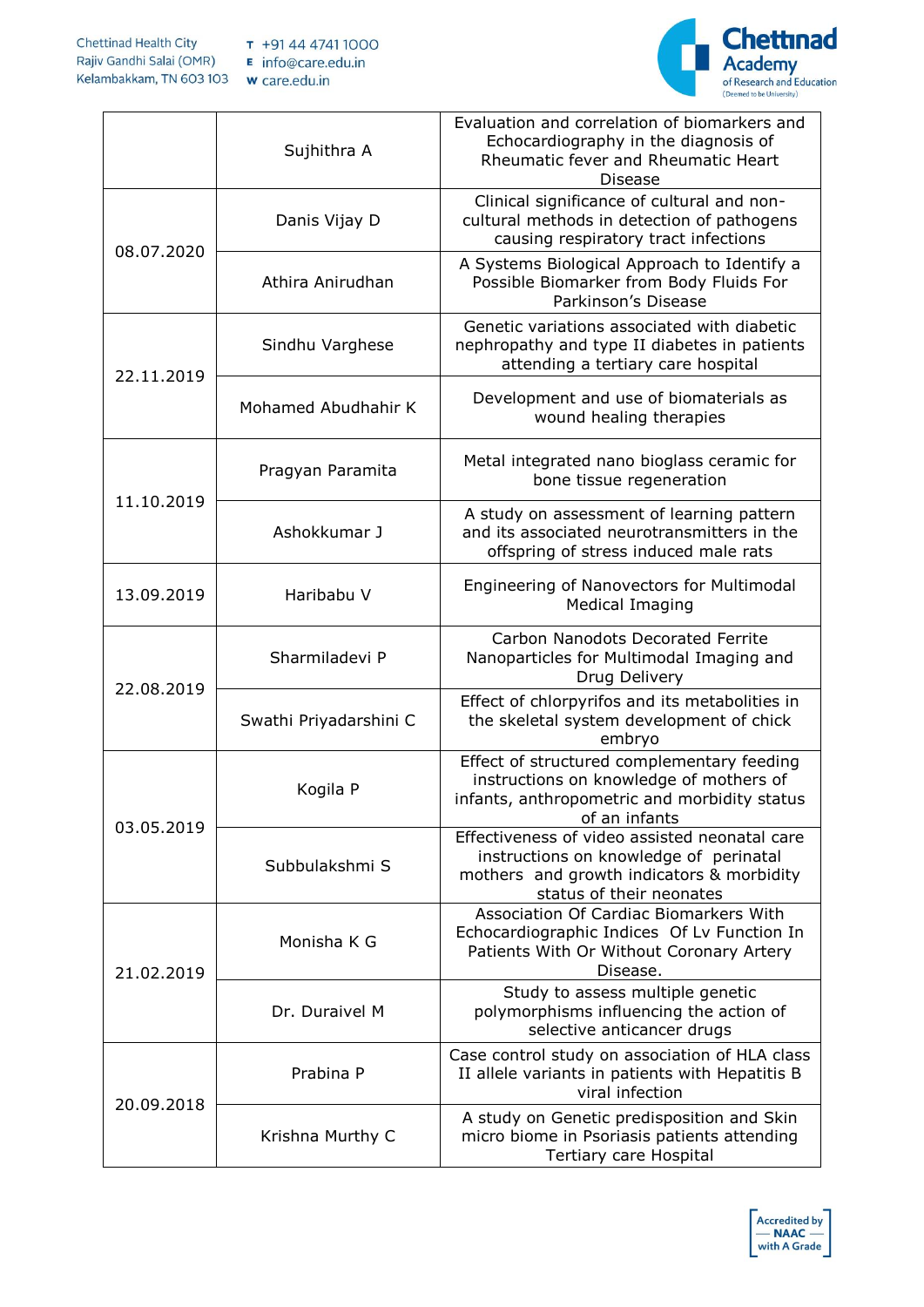

| 09.08.2018 | Savitha Niren                  | A study of cardiopulmonary and hematological<br>parameters of trained male sports persons                                                                                                                                                                           |
|------------|--------------------------------|---------------------------------------------------------------------------------------------------------------------------------------------------------------------------------------------------------------------------------------------------------------------|
| 19.07.2018 | Dr. Ramasamy S                 | Efficacy of Enhanced External Counter<br>Pulsation based Non-Invasive Ischaemic<br>Burden Reduction Program (NIBR-P) efficacy<br>in Patients with Heart Failure. Prospective,<br>Observational, Multi Centre, Non-Randomised<br>Control trial with Partial Blinding |
| 21.06.2018 | Danis Vijay D                  | Clinical significance of cultural and non<br>cultural methods in detection and diagnosis of<br>pathogens causing respiratory failure in<br>critically ill patients                                                                                                  |
| 10.05.2018 | Abisha J C                     | Study of Chloroquine Resistance in<br>Plasmodium falciparum and Primaquine<br>resistance in Plasmodium vivax Causing<br>Human Malaria by Using Molecular<br>Techniques.                                                                                             |
|            | Sushmitha S                    | Study of astrocyte elevated gene-1 (AEG-1)<br>and exostosin-1 (EXT-1) as prognostic<br>biomarkers in primary and metastatic<br>colorectal cancer progression                                                                                                        |
| 14.12.2017 | Subitha P                      | Nanocomposites As A Biomimetic Material For<br><b>Restorative Dentistry</b>                                                                                                                                                                                         |
|            | Dr.Prince Johnson Samuel       | Immunomodulatory role of eosinophilsin the<br>development of obesity-induced insulin<br>resistance in humans.                                                                                                                                                       |
| 16.11.2017 | Rathiga A                      | A Study to Assess the Effect of Vitamin D <sub>3</sub><br>Supplementation on Level of Blood Glucose a<br>Among Vitamin D Deficient Adult with<br>Prediabetes.                                                                                                       |
| 12.10.2017 | Dr. Moorthi A                  | Tissue Engineering and Regenerative Medicine                                                                                                                                                                                                                        |
|            | Pragyan Paramita               | Stimuli-responsive injectable hydrogel for<br>bone tissue regeneration                                                                                                                                                                                              |
|            | Mohamed Abudhahir K            | Thermosensitive hydrogel for skin tissue<br>regeneration                                                                                                                                                                                                            |
| 14.09.2017 | Sindhu Varghese                | Genetic Predisposition to Diabetic<br>Nephropathy                                                                                                                                                                                                                   |
|            | Sharmila Devi                  | Engineered Nanostructures for Drug Delivery<br>and Biomedical Imaging                                                                                                                                                                                               |
|            | Dr. Shiek Fareeth Ahmed<br>SSJ | Decoding the Biological Complexity: Systems<br>Biology                                                                                                                                                                                                              |
| 10.08.2017 | Gnana Kkumaar P                | An Identification of diagnostic biomarkers for<br>Multiple Sclerosis: A Systems Biological<br>Approach                                                                                                                                                              |

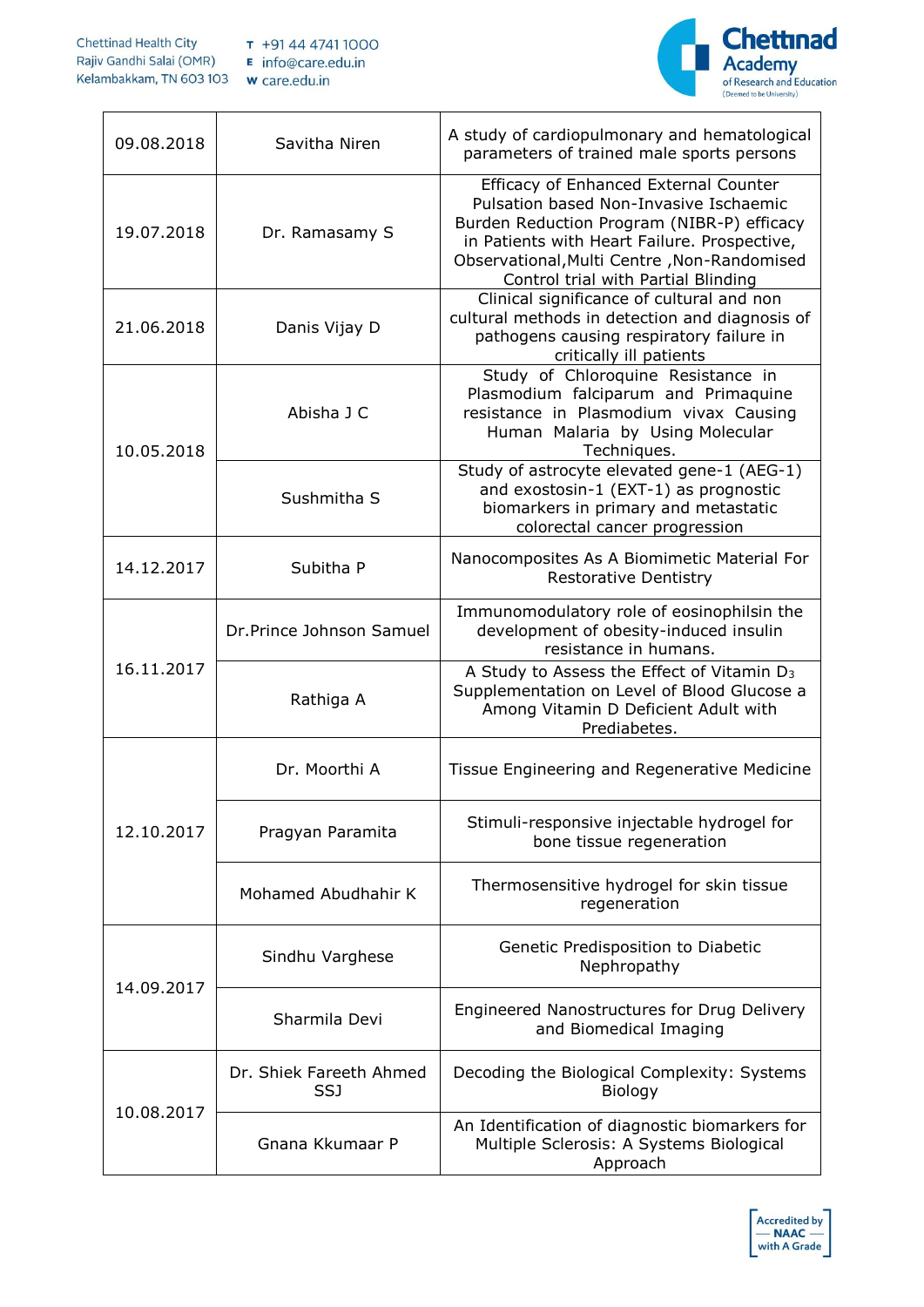

|            | Athira Anirudhan       | Identification of Biomarker for Parkinson's<br>disease: A system biological approach.                                                                                                |
|------------|------------------------|--------------------------------------------------------------------------------------------------------------------------------------------------------------------------------------|
|            | Manickam S             | Role of Naringin in pancreatic transcription<br>factors (PDX1 AND FOXM1) in streptozotocin<br>induced diabetic rats                                                                  |
| 12.06.2017 | Geeva                  | Systematic study for the safe and efficient<br>use of lithium carbonate loaded chitosan<br>nanoparticles for bipolar disorder<br>management                                          |
| 11.05.2017 | Dr.Antara Banerjee     | Umbilical cord mesenchymal stem cells<br>modulate dextran sulfate sodium induced<br>acute colitis in immunodeficient mice.                                                           |
|            | Swathi Priyadarshini   | Effect of chlorpyrifos in the skeletal system<br>development of chick embryo                                                                                                         |
|            | Dr. Deva Prasad M      | Autoimmune Neurological Diseases and<br>Cytokines                                                                                                                                    |
| 13.04.2017 | Ashokkumar J           | A study on assessment of learning pattern<br>and its associated neurotransmitters in the<br>offsprings of stress induced male rats.                                                  |
| 16.03.2017 | Alice Peace Selvabai R | Characterization of Staphylococcus aureus<br>based on its virulence determinants and<br>antimicrobial susceptibility profile.                                                        |
|            | Shaoli De              | Studies on Nano Formulated Nutraceuticals.                                                                                                                                           |
| 09.02.2017 | Dr. Ramesh Raja D      | Standardization of oocyte cryopreservation.                                                                                                                                          |
|            | Dr. Asha Benziger      | Evaluation of In-vitro effects of RF-EMWs<br>Radiation emitted from WIFI devices on the<br>ejaculated semen.                                                                         |
|            | Haribabu V             | Engineering Engineering of nanovectors for<br>multimodal Medical Imaging.                                                                                                            |
|            | Subbulakshmi S         | Effectiveness of Video assisted Neonatal care<br>instructions on growth indicators and<br>morbidity status of Neonates and the level of<br>knowledge of perinatal mothers.           |
|            | Kogila P               | Effectiveness of computer assisted infection<br>regarding complementary<br>feeding on weight gain and morbidity status<br>of infant and level of knowledge of mothers of<br>infants. |
|            | Venkat Siddharth       | Studies on the effect of Indole-3-Carbinol in<br>regulating HIF-1 alpha<br>expression and apoptosis in MCF-7 breast<br>cancer cells.                                                 |
| 10.11.2016 | Kousalya V Nathan      | Effect of Abrupt and Gradual Calorie<br>Restriction Regimens on Biochemical and<br>Behavioral markers in obese mice                                                                  |

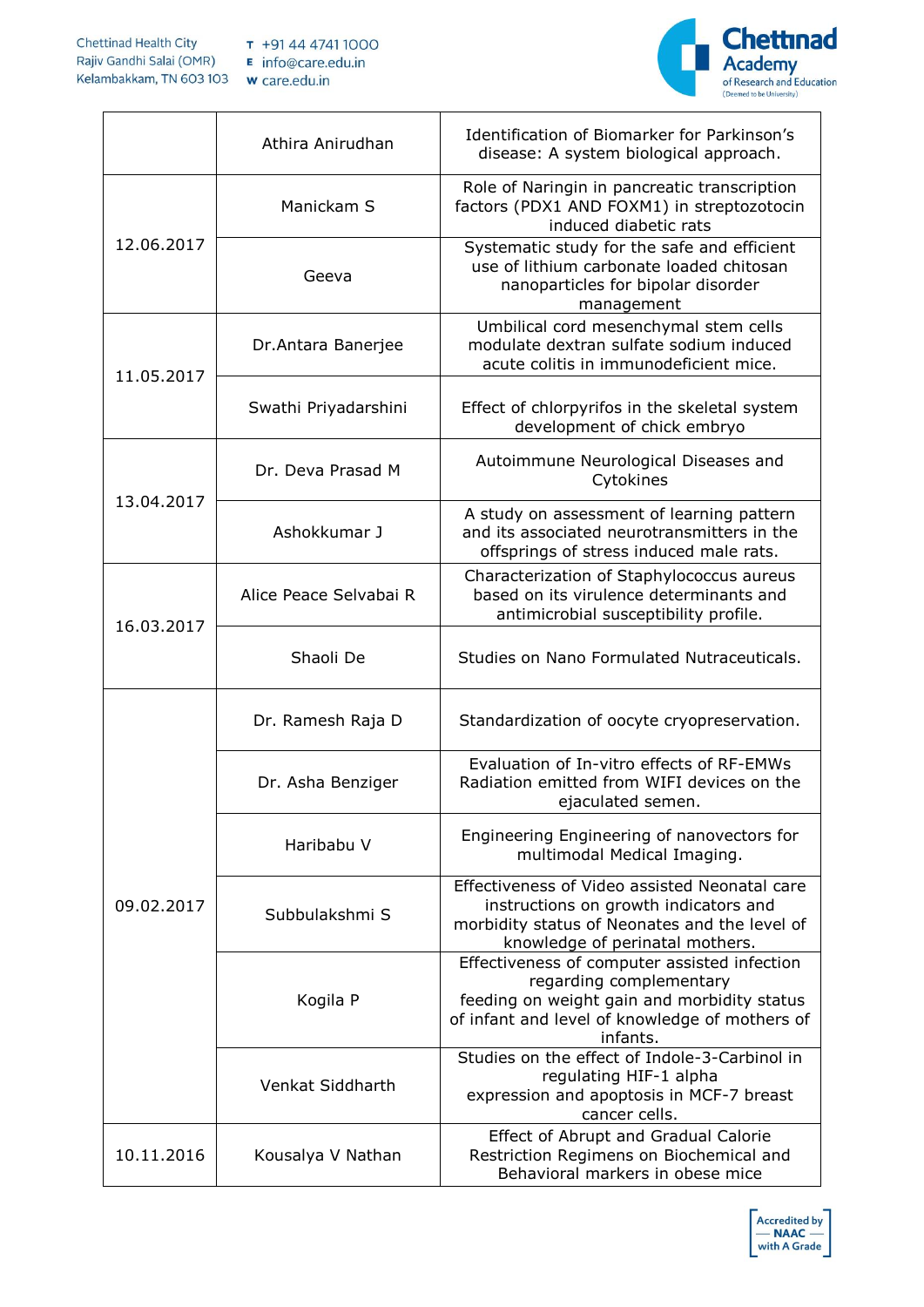

| 14.10.2016 | Dr.Saravanan<br>Matheshwaran<br>Chromatin Dynamics and<br>DNA Repair Lab, Dept. of<br><b>Biological Sciences and</b><br>Bioengineering, IIT -<br>Kanpur | A novel ferries the dormant TB bacteria to<br>safety zone: A novel escape route from the<br>macrophages                                      |
|------------|---------------------------------------------------------------------------------------------------------------------------------------------------------|----------------------------------------------------------------------------------------------------------------------------------------------|
|            | Meera M                                                                                                                                                 | Phytochemical and pharmacological screening<br>of bioactive components<br>in non-edible portions of Artocarpus<br>heterophyllus (jack fruit) |
| 17.09.2016 | Manickam S                                                                                                                                              | Antidiabetic property of Naringin - An<br>Immunohistochemical and Electron<br>Microscopic study                                              |
|            | Madhumala G                                                                                                                                             | Role of TAZ in Mesenchymal stem cells                                                                                                        |
| 11.08.2016 | Prabina                                                                                                                                                 | A cross sectional study on association of HLA<br>class II allele variants in patients with<br>Hepatitis B viral infection                    |
|            | Ranjith Kumar                                                                                                                                           | Sepsis and early diagnosis                                                                                                                   |
| 26.07.2016 | <b>Dr.Shrikant Anant</b><br>University of Kansas<br>School of Medicine,<br>Kansas, USA                                                                  | Stem Cells: Catching and killing the dormant<br>mother bee                                                                                   |
|            | Dr.Prabhu Ramamoorthy<br>Kansas School of<br>Medicine, Kansa, USA                                                                                       | Tumor in a Dish: a New Tool for Precision<br>Medicine                                                                                        |
|            | Dr.Ilangovan<br>Ramachnadran<br>University of Madras                                                                                                    | Targeting Cancer Stem Cells by Regulating<br>Wnt/β - Catenin Pathway in Cancer<br>Metastasis                                                 |
|            | Dr.Parthasarathy<br>Rangarajan<br>University of Kansas<br>School of Medicine,<br>Kansas, USA                                                            | Ciclopirox (CPX) inhibits bladder cancer stem<br>cells                                                                                       |
| 25.07.2016 | Dr.Balamurugan Appakai<br>Director - Clinical Islet<br>Cell Laboratory, Scientific                                                                      | Human Pancreatic Islet Cells for the<br>Treatment of Diabetes: Updates of clinical<br>transplantation and Islet Biology research             |
|            | Director, Islet Biology and<br>Transplantation Program,<br>Cardiovascular Innovation<br>Institute, University of<br>Louisville, KY.                     | New Strategies to Improve Human Pancreatic<br>Islet Yield and function                                                                       |
| 14.07.2016 | Dr. Weslen Vedakumari                                                                                                                                   | Chitosan-fibrin nanocomposites as drug<br>delivering and wound dressing materials                                                            |
|            | Dr. Vijaya Banu                                                                                                                                         | Environmental Attitude and Ecological<br>Behaviour                                                                                           |

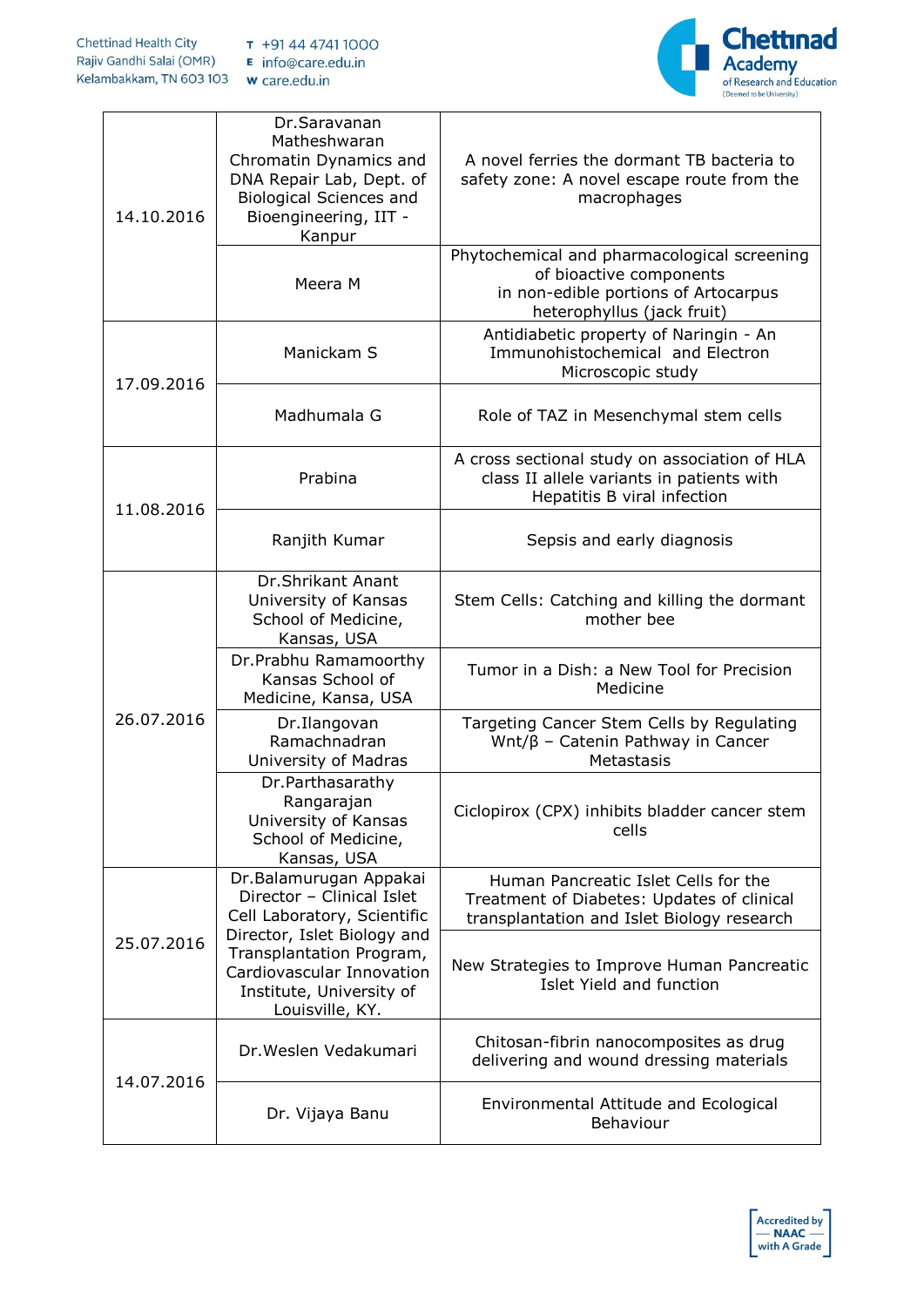

| 14.06.2016 | Subburaj J              | Studies on genetic predisposition to chronic<br>periodontitis in<br>South Indian Population                                                                                        |
|------------|-------------------------|------------------------------------------------------------------------------------------------------------------------------------------------------------------------------------|
|            | Sanjay Kisan Metkar     | Studies on denaturing of amyloid aggregates                                                                                                                                        |
| 12.05.2016 | Vinoda Kumar H R        | The evaluation of Gene mutation in Healthy &<br>Breast cancer subjects among South Indian<br>women                                                                                 |
|            | Kurunji C Divya         | Studies on devopment of cost effecive state<br>the art DNA tools for Environmenttal pollution<br>and Hospital infection surveillance                                               |
|            | Vimala Devi S           | Toxicity and risk assessment of Metaloxide<br>nanoparticles                                                                                                                        |
|            | Meera M                 | Phytochemical and Pharmacological screening<br>of Bioactive compounds in Non - Edible<br>portion of Artocarpus Heterophyllus                                                       |
|            | Alice Peace Selvabai R  | Characterization of Staphylococcus aureus<br>based on its virulence<br>determinants and antibiotic resistance profile                                                              |
| 13.04.2016 | <b>Akram Husain RS</b>  | Prevalence of Human Papilloma Virus (HPV)<br>and its Association with selected oncogenes of<br>Cervical Cancer in South Indian population                                          |
|            | Manigandan V            | Role of Sulfated Polysaccharides from Marine<br>invertebrates against Neurological disorders                                                                                       |
|            | Joy Sebastian Prakash J | A Nanoparticle based Strategy for Tumor<br>imaging                                                                                                                                 |
| 27.01.2016 | Madhumala G             | Role of Taz Gene In Differentiation Of Human<br>Umbilical Cord Derived Mesenchymal Stem<br>Cells                                                                                   |
|            | Geeva                   | Neuroprotective effect of Lithium on neuronal<br>cytoskeletal protein                                                                                                              |
|            | Krishna Murthy          | A Cross sectional Study - Prevalence of<br>Bacteria, its aetio-pathology and genetic<br>, immunological aspects among Psoriasis<br>patients, presented in a Tertiary care Hospital |
|            | Subhapradha N           | Biocomposite scaffolds containing chitosan<br>matrix with Zn doped Calcium silicate for<br>bone tissue engineering                                                                 |
|            | Jagadeesan AJ           | The therapeutic role of Lycopodine clavatum<br>in Breast cancer model                                                                                                              |
|            | Ramesh Raja D           | Standardization of oocyte cryopreservation                                                                                                                                         |
|            | Asha B                  | Wifi and Male Fertility                                                                                                                                                            |

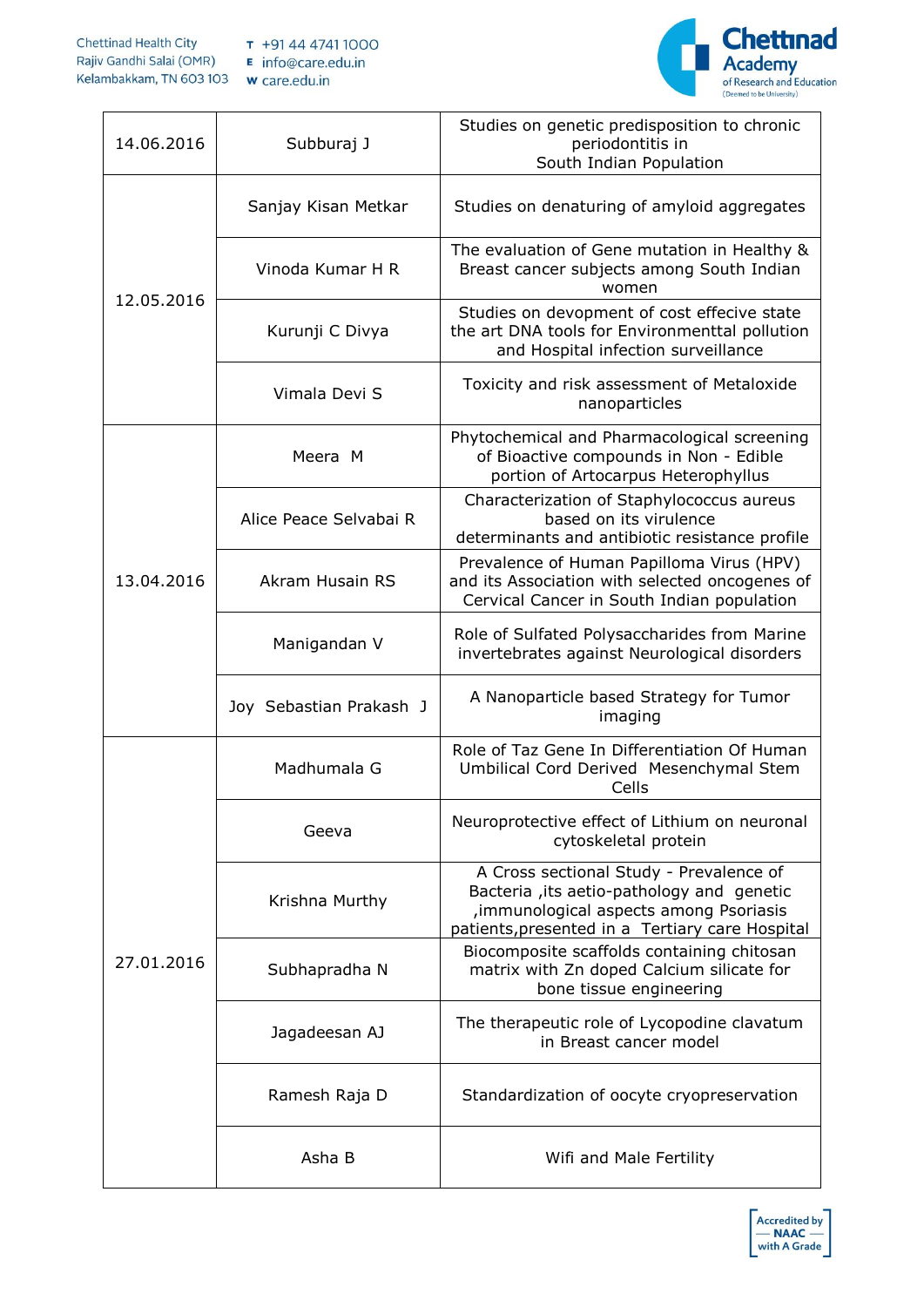

|            | Dr. Deva Prasad M     | Auto Immune Neurological Diseases in South<br>Indian Population. Analysis of Clinical<br>Electrophysiological and Radiological<br>Features and their impact on prognosis                                        |
|------------|-----------------------|-----------------------------------------------------------------------------------------------------------------------------------------------------------------------------------------------------------------|
|            | Subbulakshmi S        | Effectiveness of video assisted neonatal care i<br>nstructions among perinatal<br>mothers on health indicators of neonates an<br>d level of knowledge and<br>practices of perinatal mothers on neonatal<br>care |
|            | Dr. Surajit Pathak    | Role of microRNA155 in modulation of<br>inflammation in myofibroblast by targeting<br>SOCS1 in ulcerative colitis                                                                                               |
|            | Vani S                | HLA DR2 MHC restriction and immune<br>response in tuberculosis - A synthetic<br>peptide epitope approach                                                                                                        |
| 11.09.2015 | Lakshmipathy Prabhu R | Evaluation of Ledum palustre and Ruta<br>graveolens in animal model of<br><b>Rhuematoid Arthritis</b>                                                                                                           |
|            | Alexander V           | Studies on Correlation of eNOs, NO, hsCRP<br>and VCAM levels with Cardiovascular Risk<br>Factors in Patients with or without<br>Documented CVD                                                                  |
|            | Dr. Chandrashekar K   | Effect of Incretin Mimetic and Incretin<br>enhancers on wound healing in albino Wister<br>rats                                                                                                                  |
|            | Vinayak Meti          | Evaluation of Ocimum sanctum leaves extract<br>and Sesamum indicum seed extract in<br>rheumatoid arthritis.                                                                                                     |
| 17.07.2015 | Manickam S            | Effect Of Naringin On Pancreatic Beta Cell<br>Transcription Factors of<br>Streptozotocin Induced Diabetic Rats                                                                                                  |
|            | Dr. Shoba Narayan     | Nano the Science of<br>Conveyance: Manoeuvring Nanoparticles to<br>target by exploiting the potential to couple to<br>VEGFR binding peptide.                                                                    |
| 16.05.2015 | Lakshmipathy Prabhu R | Evaluation of Ledum palustre and Ruta<br>graveolens in animal model of<br><b>Rhuematoid Arthritis</b>                                                                                                           |
|            | Lakshmi L             | A study to assess the effectiveness of music<br>therapy on bio physical and psychological<br>problems of elderly residing in selected<br>geriatric homes, Kanchipuram Dist, Tamil<br>Nadu                       |
|            | John Maria Louis      | Bacteriological Analysis of Extended spectrum<br>of beta lactamase Producing Gram negative<br>bacilli from Clinical Samples                                                                                     |
|            | Dr. Palanivelu P      | Three decades of research with enzymes                                                                                                                                                                          |
| 27.04.2015 | Dr. Senthil Kumar K   | DNA Fragmentation study in Fertile and<br>Infertile men                                                                                                                                                         |

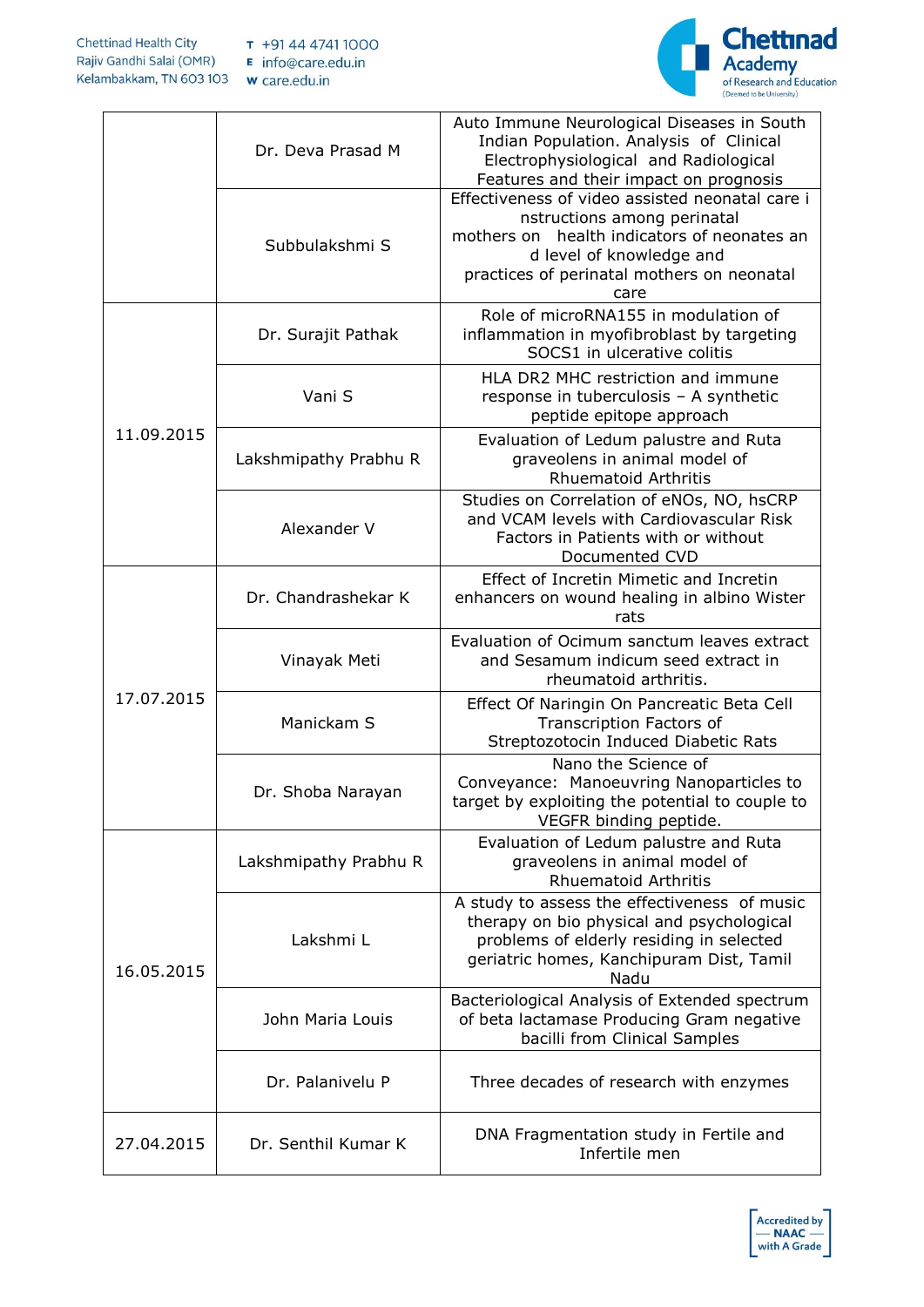

|            | Dr. Prince Johnson<br>Samuel | Immunomodulatory role of eosinophils in the<br>development of obesity- induced insulin<br>resistance in humans                                                                                    |
|------------|------------------------------|---------------------------------------------------------------------------------------------------------------------------------------------------------------------------------------------------|
|            | Kumar S<br>Ranjith           | Studies on Sepsis - A Clinical and Laboratory<br>correlates                                                                                                                                       |
| 27.04.2015 | Veena M Joseph               | Randomized Controlled Trial of the Effect of<br>Acupressure on Anxiety and Fertility among<br>Women undergoing Intrauterine Insemination<br>in a Tertiary Referral Hospital, Tamil Nadu,<br>India |
| 04.03.2015 | Ranjith Kumar S              | Early Diagnosis of Septic Shock by DNA<br>methods                                                                                                                                                 |
|            | Vinili Simpson               | Effectiveness of lifestyle modification on<br>ovarian function and metabolic parameters in<br>overweight women with polycystic ovary<br>syndrome                                                  |
|            | Rathiga A                    | A Study to assess the Effect of Vitamin D3<br>Supplementation on Level of Blood Glucose<br>among Vitamin D deficient Adult with<br>Prediabetes                                                    |
|            | Dr. Thangavel Muthusamy      | Karyopherin-Mediated Regulation of<br>Autophagy in Fibroblasts and Breast Cancer<br>Cells                                                                                                         |
| 12.02.2015 | Dr. Dhavendra Kumar          | Clinical genetics: basics and practice in India<br>and the West - a comparison                                                                                                                    |
| 29.11.2014 | Karthik R                    | Standardisation of a softer gel migration as<br>an indicator to test toxicity                                                                                                                     |
|            | Vinoda Kumar H R             | Evaluating the Spectrum of BRCA1, BRCA2<br>and CHEK2 Gene Mutations in Breast Cancer<br>in South Indian Population                                                                                |
|            | Suresh P                     | Exploration of poppy seed extract as a<br>potential new drug for alcoholism                                                                                                                       |
|            | Dr. Moorthi A                | Biomaterials-Bone Tissue Engineering                                                                                                                                                              |
|            | Dr. Pitchappan R M           | A computer database for biomedical and<br>genetic epidemiology research                                                                                                                           |
| 21.11.2014 | Dr. Kannan Alpadi            | Organelle Network Biology                                                                                                                                                                         |
| 18.10.2014 | Manigandan V                 | Screening and Identification of<br>Neuroprotective Bioactive Compounds from<br>Marine Sources.                                                                                                    |
|            | Joy Sebastian Prakash J      | Imaging of Cancerous Cells using Aptamer<br>Functionalized Nanoparticles.                                                                                                                         |

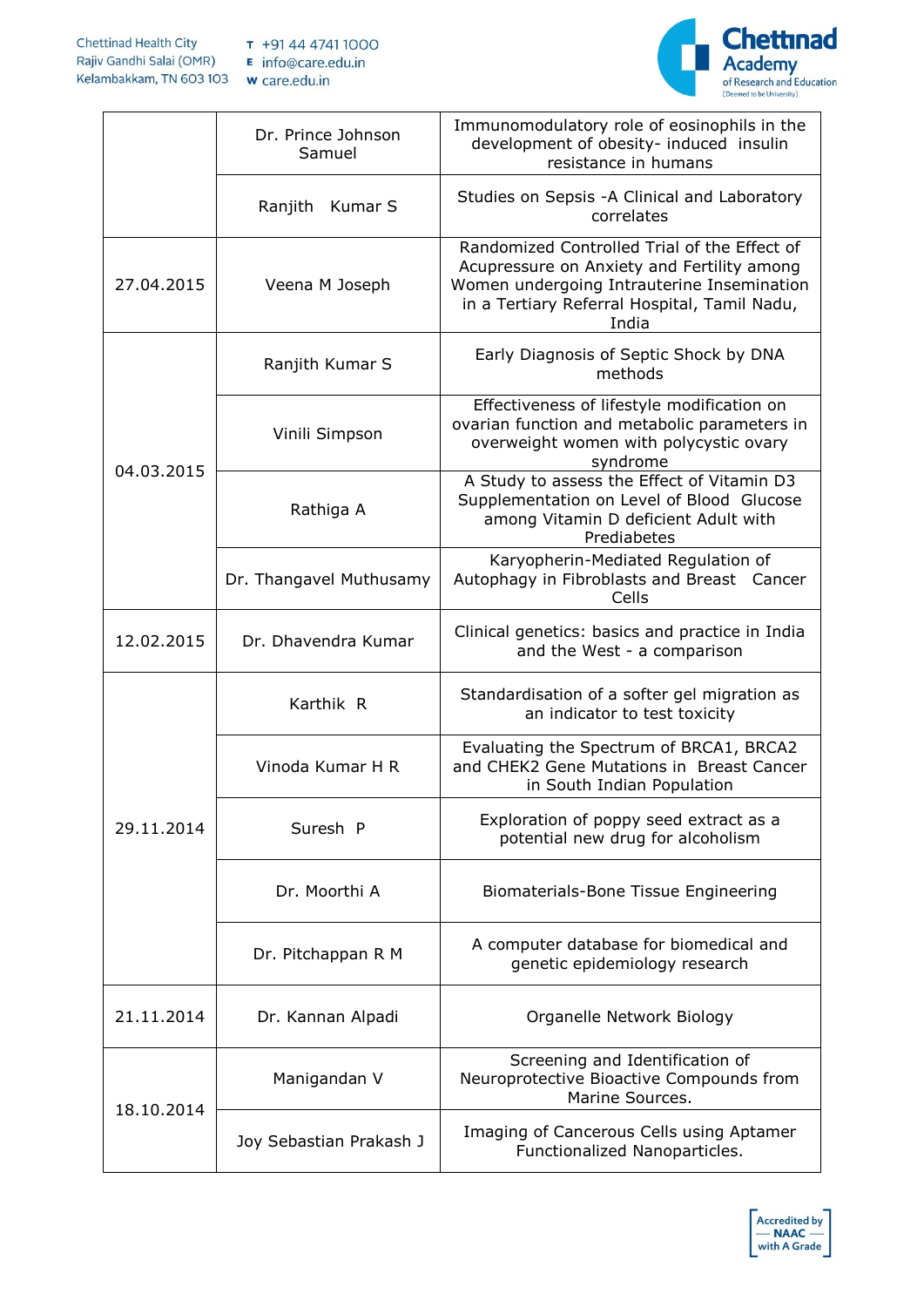

|            | Akram Husain RS        | Screening for Selected Oncogenes Associated<br>with Cervical Cancer Patients in South Indian<br>Population.                                                            |
|------------|------------------------|------------------------------------------------------------------------------------------------------------------------------------------------------------------------|
|            | Suresh P               | Comparative Study of Tramadol and<br>Pentazocine in Post-Operative Pain<br>Management.                                                                                 |
|            | Sanjay Metkar          | Application of Keratinase Enzyme.                                                                                                                                      |
|            | Subburaj J             | Population Structure of Marine Catfish.                                                                                                                                |
|            | Ramakrishnan S         | Bacterial Metagenomics.                                                                                                                                                |
|            | Dr. Umamaheswari R B   | The RoIe and Importance of<br>Patent Information In Innovative Research.                                                                                               |
|            | Vasanthi M             |                                                                                                                                                                        |
|            | Amsaveni G             |                                                                                                                                                                        |
|            | Sreekanth, MS          |                                                                                                                                                                        |
| 03.05.2014 | Gnana Kkumaar P        | Poster presentation, related Research topic by<br>the candidate                                                                                                        |
|            | Karthik R              |                                                                                                                                                                        |
|            | Manisha R              |                                                                                                                                                                        |
|            | Meera M                |                                                                                                                                                                        |
|            | Kumaran Ganesan        | Study on Superficial fungal infections in<br>tertiary care centre                                                                                                      |
| 28.03.2014 | Vinayak Meti           | Effects of Ocimum Sanctum Leaves Extract<br>and Sesamum Indicum Seed Extract in<br><b>Rheumatoid Arthritis</b>                                                         |
|            | Dr. Naveen G H         | Yoga and neuroplasticity in patients with<br>depression                                                                                                                |
|            | Dr. Koyeli Girigoswami | Influence of Multiple Metal Ions on Beta-<br>Amyloid Aggregation and Dissociation on a<br>Solid Surface                                                                |
| 15.02.2014 | Meena N                | Green synthesis of silver nanoparticles and its<br>antibacterial activity against drug resistant<br>bacteria.                                                          |
|            | Sornam P               | To determine the prevalence rate of Cervical<br>premalignant lesions and to find out the<br>associated factors among the married<br>fisherwomen in and around Chennai. |
|            | Venu Gopala Rao Konda  | Effects of ethanolic extract of Azima<br>tetracantha root in acute and chronic renal<br>failure in Wistar Albino rats                                                  |

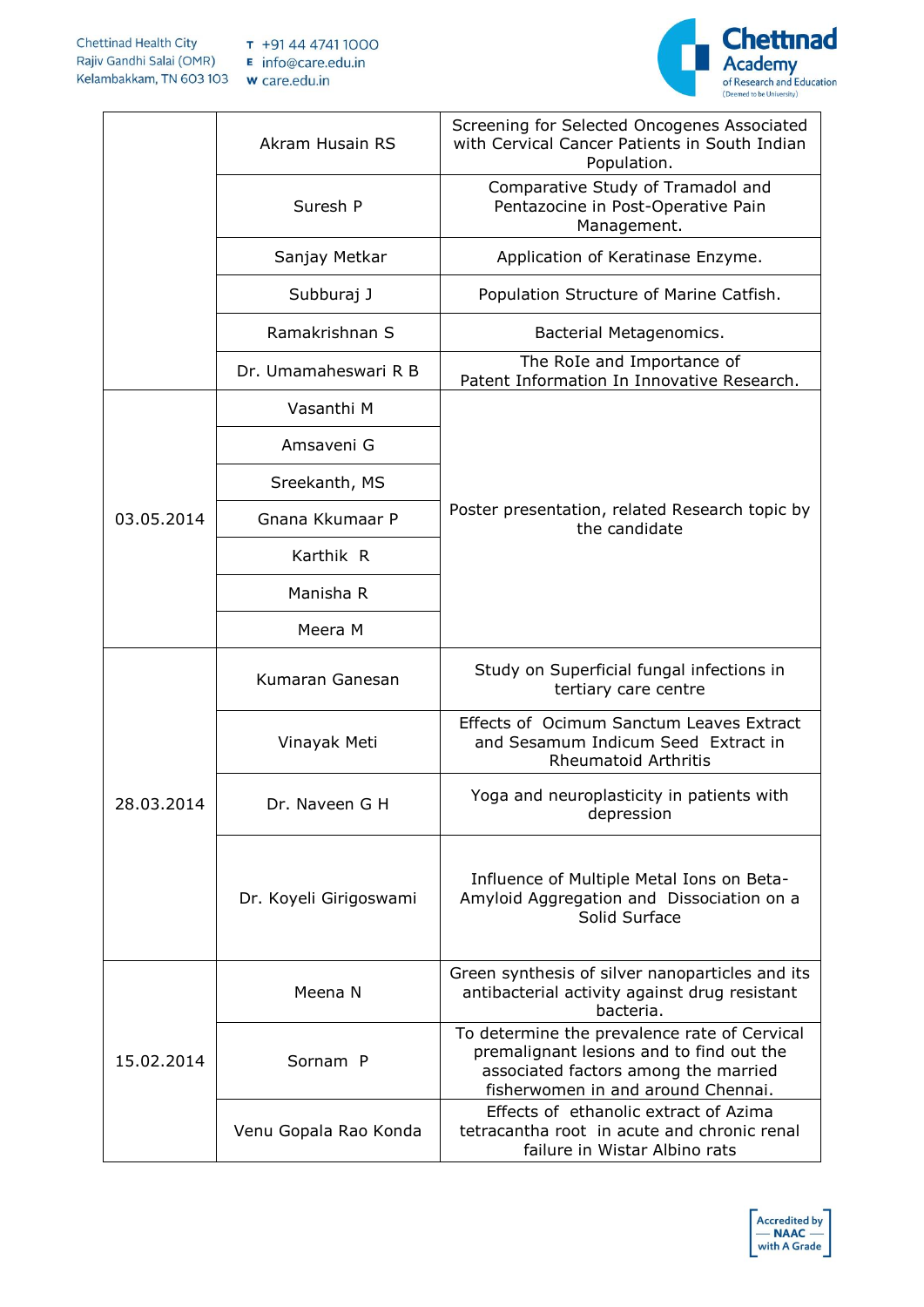

|            | John Maria Louis               | Detection of AmpC Beta Lactamases in<br>Enterobacteriaceae                                                                                                                                |
|------------|--------------------------------|-------------------------------------------------------------------------------------------------------------------------------------------------------------------------------------------|
| 21.12.2013 | Alexander V                    | Studies on Correlation of eNOs, NO, hsCRP<br>and VCAM levels with Cardiovascular Risk<br>Factors in Patients with or without<br>Documented CVD                                            |
|            | Daisy Vimala Rani J            | Studies on liposomal antioxidant delivery<br>targeted to mitochondria                                                                                                                     |
|            | Malathi V                      | A study to assess the effectiveness of video<br>assisted teaching on self<br>management of diabetes in controlling the<br>glycemic targets among patients with type<br>2diabetes mellitus |
|            | Dr. Shiek Fareeth Ahmed<br>SSJ | Diagnosis of Parkinson disease: An integrative<br>approach                                                                                                                                |
|            | Dr. Vasanthi Rompicherla       | Study of Biofilm Production And Antimicrobial<br>Resistance Pattern of The Bacterial Isolates<br>From Invasive Devices                                                                    |
|            | Dr. Jayanthi S                 | Phenotypic & Genotypic study of non<br>fermenting bacteria from the clinical<br>samples                                                                                                   |
| 22.11.2013 | Sreekanth MS                   | Studies on the genetic predisposition of<br>Cardiovascular diseases in<br>Indian population                                                                                               |
|            | Esdan basha SK                 | Studies on the genetic predisposition<br>associated with infertility in Indian<br>population                                                                                              |
|            | Vasanthi M                     | Evaluation of the effect of curcumin in diet<br>induced insulin resistance (fructose fed rats)                                                                                            |
|            | Karthik R                      | Structural Characterization, hemolytic and<br>anti-microbial activities of toxin isolated from<br>the PSG of cuttlefish                                                                   |
|            | Gnana Kkumaar P                | Detection of diagnostic makers for Multiple<br>Sclerosis and Parkinson's Disease: A Systems<br><b>Biological Approach</b>                                                                 |
| 22.11.2013 | Dr. Ashok Palaniappan          | "PROTEOMICS: Technologies and Applications                                                                                                                                                |
|            | Dr. Prasunpriya Nayak          | Prooxidative and anti oxidative intervention<br>of aluminium - Induced oxidative stress and<br>neurodegeneration                                                                          |
|            | Ahamed Basha A                 | Fluorescent Light Induced Changes And<br>Biomodulatory Effect Of Near Infra Red Led<br>Light On Wistar Albino Rat                                                                         |
| 19.10.2013 | Amsaveni G                     | Engineered Multifunctional Nanovectors for<br>DLA Cancer Cells Targeting, Sorting,<br>MR Imaging and Drug Delivery                                                                        |

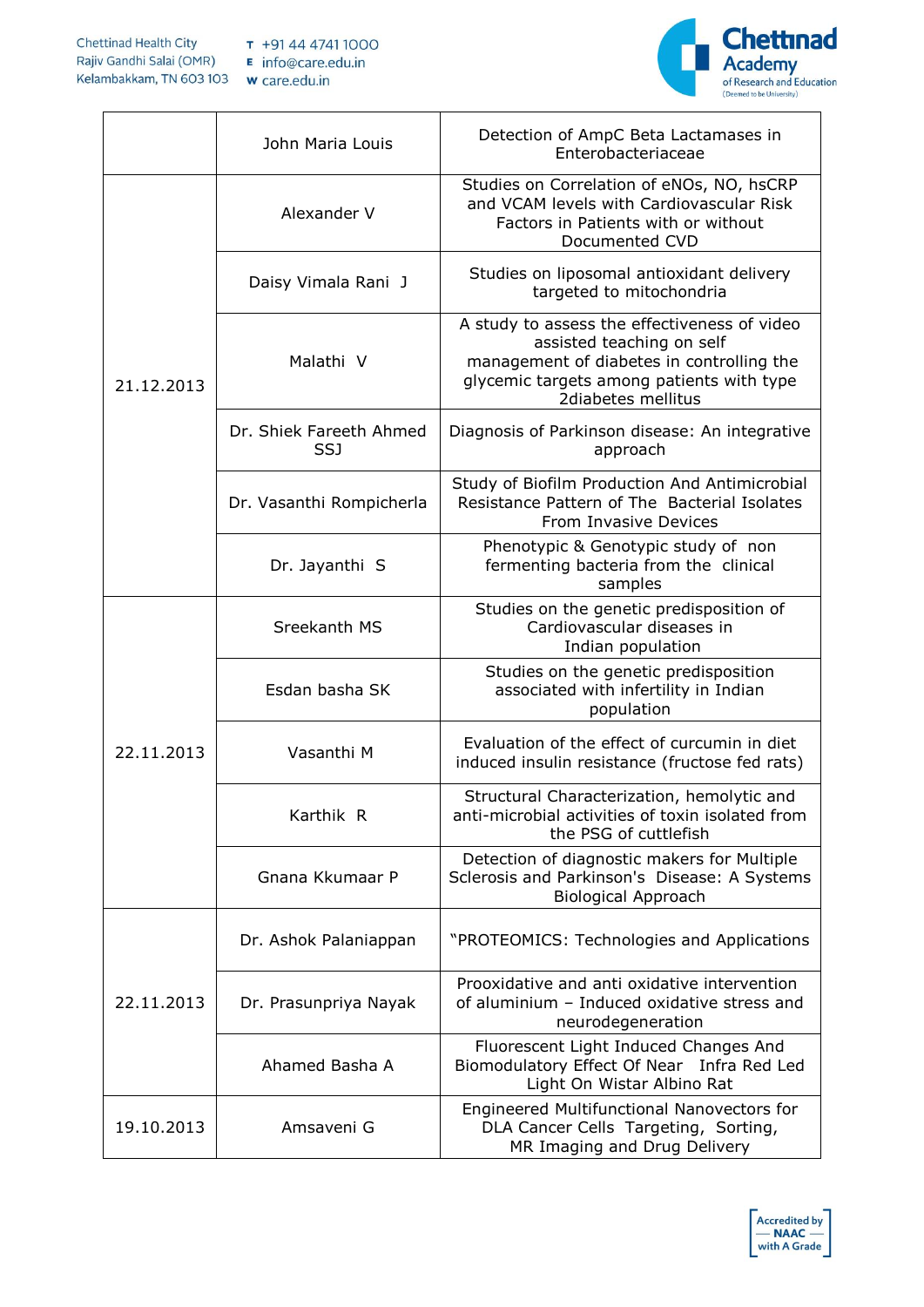

|            | Dr. Priyadarshini S                                                   | Carbapenem resistant Enterobacteriaceae                                                                                                    |
|------------|-----------------------------------------------------------------------|--------------------------------------------------------------------------------------------------------------------------------------------|
|            | Devendra Raj SD                                                       | Acute toxicity of cyanide & organo phosphorus<br>compoends in rats and its treatment to AKG<br>& atropine(toxicity & treatment antagonism) |
|            | Dr. Subashri R                                                        | "Genetic and functional characterization of<br>Rhizobacteria from plants growing on rocks"                                                 |
|            | Meera B                                                               | Human mtDNA sequencing and analysis in<br>Indian populations                                                                               |
|            | Dr. Pitchappan R M                                                    | Impacts and impact making areas in Health<br>science                                                                                       |
|            | Subbiah Arunachalam                                                   | Critical appraisal of published work                                                                                                       |
|            | Dr. Arunkumar G                                                       | The Nobel Prize in Physiology or Medicine<br>2013                                                                                          |
| 23.07.2013 | Kurunchi C Divya                                                      | Antibiotic Resistance Genes<br>in P. aeruginosa & S. aureus from Chennai,<br>South India                                                   |
| 06.06.2013 | Vimala Devi S                                                         | Screening of Liposomal Formulated Drug<br>For Cancer Treatment                                                                             |
|            | Dr. Chandrashekar K                                                   | Effect of Incretin on Cutaneous Wound<br>Healing In Albino Wister Rats                                                                     |
| 18.02.2013 | Dr. Mathavan (Research<br>Scientist- Genome<br>Institute if Singapore | Zebrafish - A model for Transcriptomics and<br>human disease research                                                                      |
|            | Vimala Devi S                                                         | Studies on Toxicity and Risk Assessment of<br>Nanocrystals                                                                                 |
| 10.01.2013 | Gnana Kkumaar P                                                       | Gene Regulatory Networks of Neurobiological<br><b>Disorders</b>                                                                            |
|            | Dr. Shiek Fareeth Ahmed<br>SSJ                                        | Introduction to Computational Biology                                                                                                      |
| 9.11.2012  | Amsaveni G                                                            | "Studies on Nanoparticles for diagnostics and<br>therapeutic applications"                                                                 |
|            | Karthik R                                                             | "Isolation and Characterization of posterior<br>salivary gland toxins of marine cuttlefish"                                                |
|            | Dr. Vigneshwaran J                                                    | "Novel Predictors of Cardiovascular Events"                                                                                                |

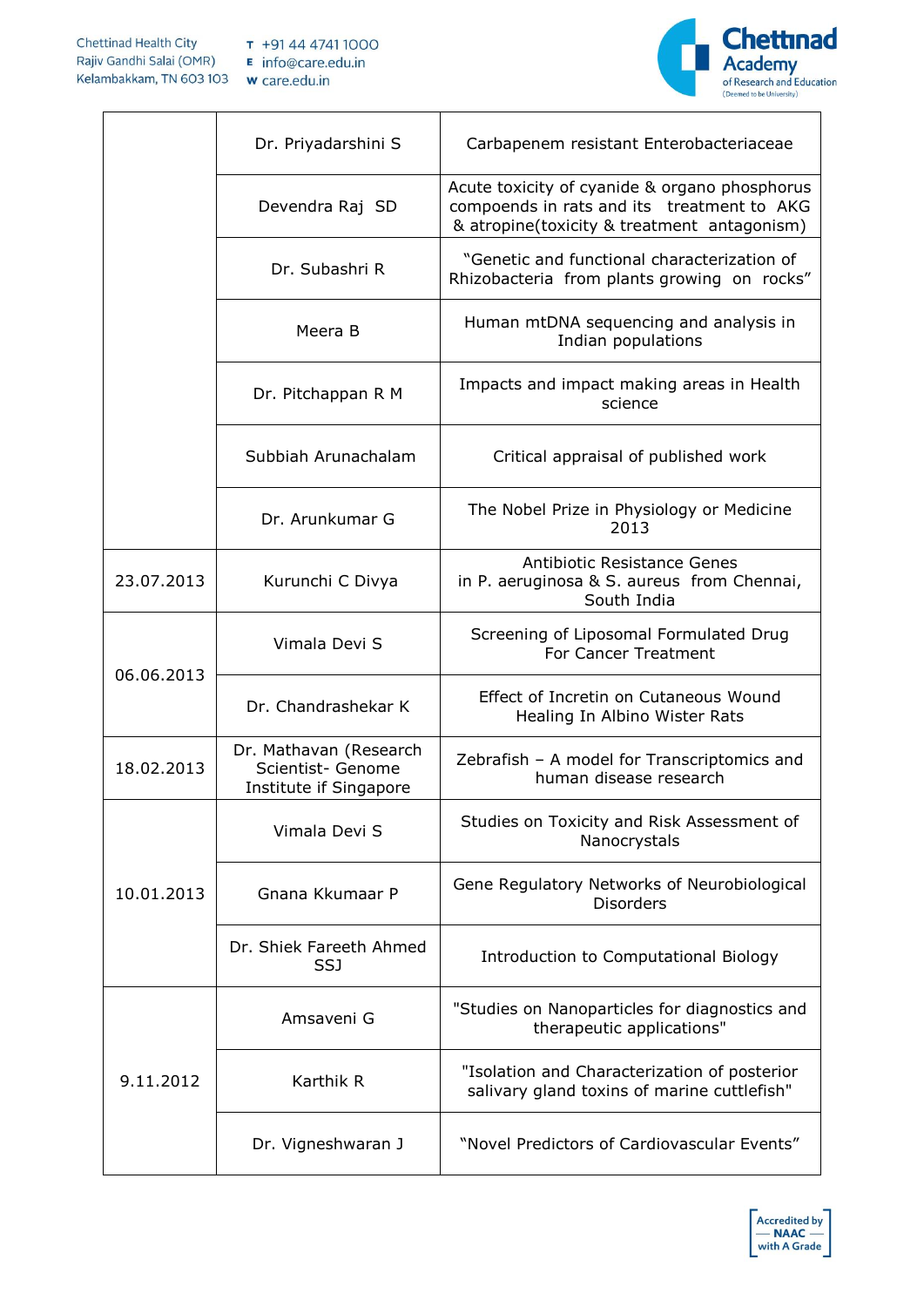

| 21.09.2012 | Esdan basha SK         | Studies on the genetic predisposition and<br>infections associated with infertility in Indian<br>population                                              |
|------------|------------------------|----------------------------------------------------------------------------------------------------------------------------------------------------------|
|            | Sreekanth M S          | Studies on the genetic predisposition of<br>Coronary artery disease in Indian population                                                                 |
|            | Dr. Ruckmani A         | <b>Clinical Trial Process</b>                                                                                                                            |
| 10.08.2012 | Devendra Raj SD        | Acute co- exposure of cyanide and<br>organophosphate in albino rats (Toxicity &<br>Treatment- Antagonism)                                                |
|            | Kumaran G              | Study on Superficial Fungal Infection in<br><b>Tertiary Care Centre</b>                                                                                  |
|            | Dr. Krithika Devi      | Post-Embryo transfer Beta HCG level and<br>Pregnancy outcome in an Assisted<br>Reproductive Technology Programme                                         |
| 16.06.2012 | Sornam P               | Prevalence of Cervical Cancer - Community<br>based study                                                                                                 |
|            | Venkat Siddharth       | Anticancer activity of Indole $-$ 3 -Carbinol                                                                                                            |
| 10.04.2012 | Lakshmi L              | Music Therapy & Geriatric care                                                                                                                           |
|            | John Maria Louis       | Detection of extended Spectrum $\beta$<br>Lactamases from clinical isolate                                                                               |
|            | Dr. Sydney Moirangthem | Recent Advances in Psychiatric Research                                                                                                                  |
| 02.03.2012 | Kousalya V Nathan      | Effect of Calorie Restriction in Obese<br>adolescents - glycation, inflammation and<br>psychological evaluation                                          |
|            | Dr. Priyadarshini S    | Carbapenem Resistant Enterobacteriaceae                                                                                                                  |
|            | Dr. Saravanan R        | Biochemical validation of low molecular<br>weight from Amussium pleuronectus (Linne)<br>on experimentally induced cardiotoxicity in<br>male Wistor rats. |
| 14.02.2012 | Vasanthi M             | Evaluate the effect of Curcumin in Diet<br>induced insulin resistance (Fructose Fed Rats)                                                                |
|            | Dr. ArunKumar G        | Origin and spread of Austro Asiatic speakers<br>of India: A NRY &mt DNA perspective                                                                      |
| 10.01.2012 | Dr. Renganathan A      | "Co-operative pharmacy" Role in essential<br>drug requirements of the rural population                                                                   |

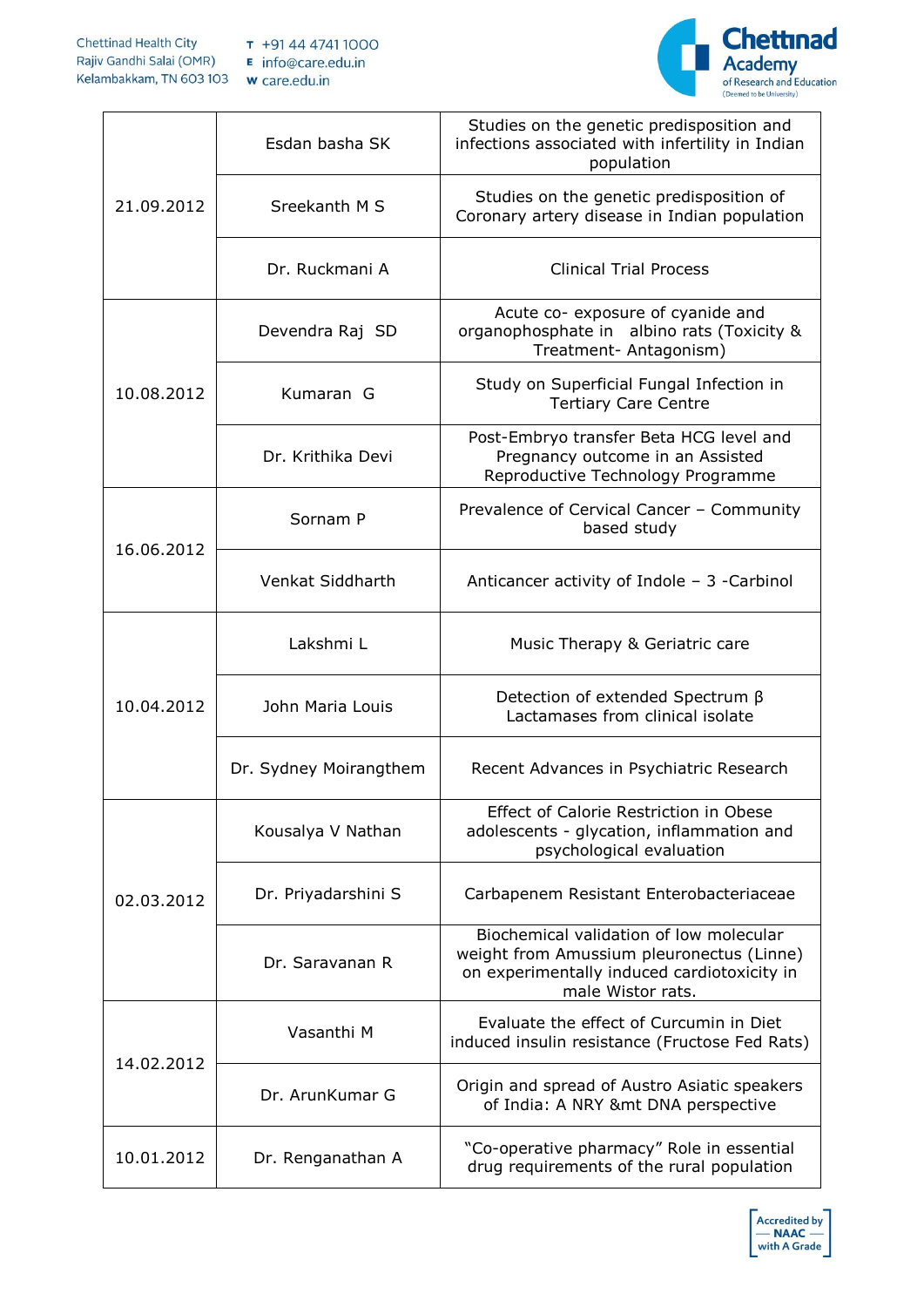

|            | Dr. Jayanthi S               | Drug resistant pattern of non fermenting<br>gram negative bacilli from clinical samples                                                                          |
|------------|------------------------------|------------------------------------------------------------------------------------------------------------------------------------------------------------------|
|            | Dr. Balaji T K               | Cyclo oxygenase in Male Reproduction                                                                                                                             |
| 18.10.2011 | Savitha Niren                | Neurological and Cognitive impairment in<br>Petrol Pump workers                                                                                                  |
|            | Dr. ArunKumar R              | Bio analytical Method Development and<br>Validation of a Cyto toxic Drug using<br>advanced LCMSMS system                                                         |
|            | Dr. Murali Mohan Reddy       | Choosing an appropriate Statistical Test                                                                                                                         |
| 23.09.2011 | Dr. Mathangi DC              | Life Made Easy                                                                                                                                                   |
|            | Dr. Pitchappan R M           | Host Pathogen interface in CAD & RF                                                                                                                              |
| 25.08.2011 | Dr. Vasanthi Rompicherla     | Phenotypic and Genotypic characterization of<br>Bio film Producing Clinical Isolates from<br><b>Invasive Devices</b>                                             |
| 25.08.2011 | Dr. Prasunpriya Nayak        | Pro oxidative and anti oxidative intervention<br>of Aluminum Induced oxidative stress and<br>Neuro degeneration                                                  |
|            | Dr. Shiv Bushan Sharma       | Physiology of Kundalini Yoga                                                                                                                                     |
| 29.07.2011 | Venu Gopala Rao Konda        | Protective Effect of Azima tetracantha on<br>Renal Failure in Wistar Albino Rats.                                                                                |
|            | Veena M Joseph               | The effect of Acupressure on Anxiety and<br>Fertility among women undergoing Intra<br>Uterine Insemination in a tertiary referral<br>hospital, Tamilnadu, India. |
|            | Dr. Agnishwar<br>Girigoswami | Genetic Diagnosis on Chip                                                                                                                                        |
| 12.07.2011 | Meena N                      | Antibacterial activity of Terminalia arjuna &<br>Lepisanthes tetraphylla against bacterial<br>isolates from clinical samples.                                    |
|            | Dr. Pitchappan R M           | HIV Pandemic - Molecular & Immunological<br>basis of Host -Parasite competition                                                                                  |
| 27.01.2011 | Dr. Ramakrishnan V           | Cytogenetic research- towards diagnosis                                                                                                                          |
|            | Dr. Joythi Prakash Rath      | Glutathione-specific aldose reductase of<br>Leishmania donovani and its potential<br>implications for methylglyoxal detoxification                               |